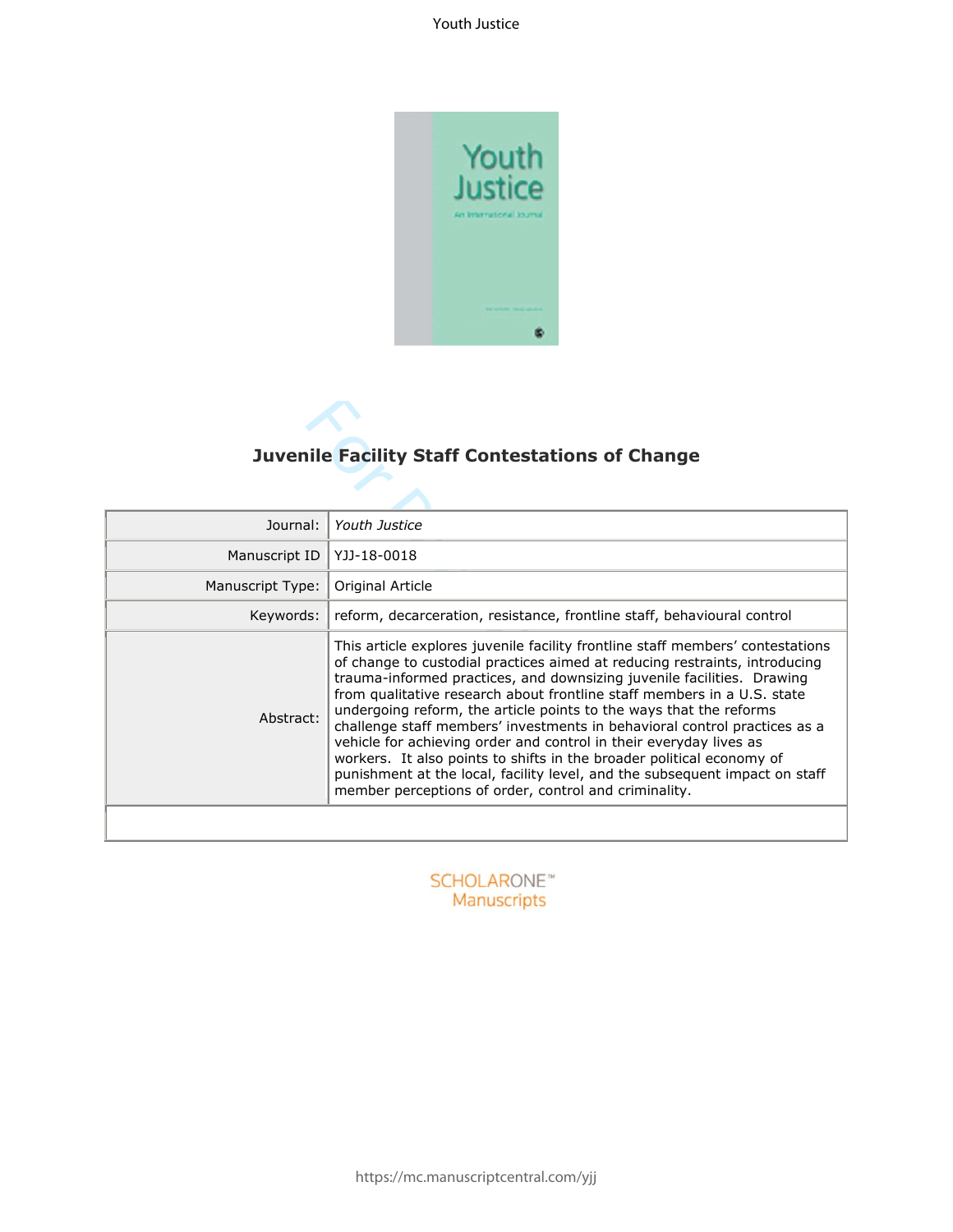## Youth Justice

# *Juvenile Facility Staff Contestations of Change*

In recent years, states across America have engaged in a significant project of decarceration and devolution of their systems and systematic reforms of the residential facilities that remain, spurred in part by the fiscal pressures on state governments that emerged in the wake of the 2008 recession, but also under pressure from advocacy groups and foundations who have promoted closure and reform (McCarthy et al., 2016, Horowitz and Carlock, 2017, Abrams, 2013). These reforms in youth custody have been partially inspired by a model of youth custody developed in Missouri, which has smaller facilities, more 'humane' environments and trauma-oriented care (Mendel, 2010, Moore, 2009). But the reforms have also been happening in a number of Western European contexts (Kelly and Armitage, 2014, Horowitz and Carlock, 2017, Schiraldi, 2018, Dunkel, 2015).

youth custody developed in Missouri, which h<br>nments and trauma-oriented care (Mendel, 201<br>oeen happening in a number of Western Europ<br>orowitz and Carlock, 2017, Schiraldi, 2018, Du<br>he reforms to youth custody systems in th On their face, the reforms to youth custody systems in the United States seemingly represent a 'swing' away from a punitive and towards a more rehabilitative and therapeutic approach to young people (Bernard and Kurlychek, 2010). Youth justice reformers have argued that this 'swing' is a necessary one away from a period in the 1990s where large classes of young people –particularly young people of color – were overcriminalized and punished (Larson and Carvente, 2017). However, the pendulum theory of criminal justice reform, which suggests that there are 'swings' or cycles in systems from punitive to rehabilitative, may not be an accurate representation of what is actually a complex, contested and contradictory process. Goodman, Page and Phelps argue for an 'agonistic,' as opposed to linear, model of change which recognizes that penal developments are a "product of struggle between actors with different types and amounts of power" (2017: 8). They point to the varied actors, or 'agonists', who operate in the penal landscape and often contest change. Drawing from qualitative interviews that took place with staff members in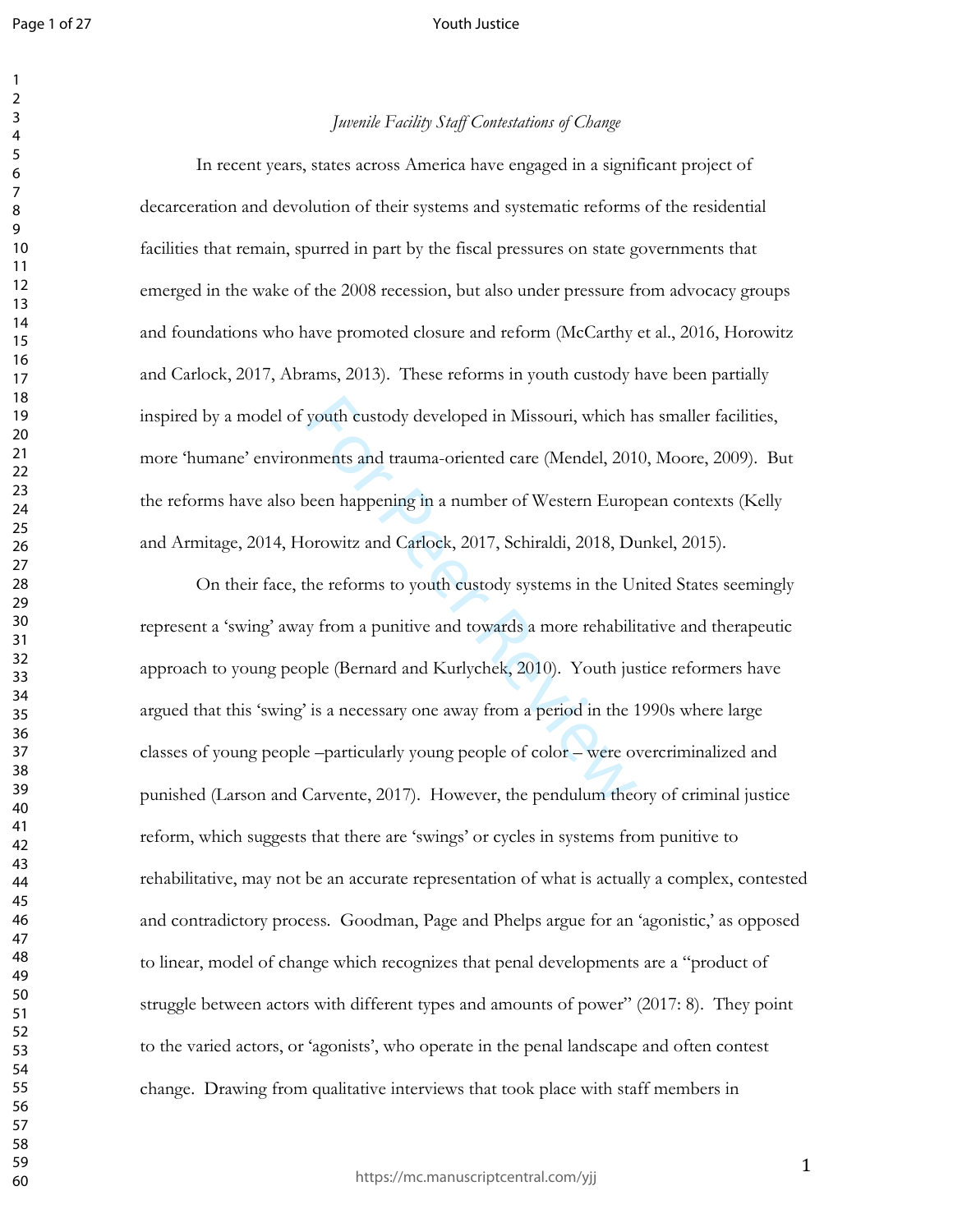residential juvenile facilities in the United States during a period of reform, I argue that juvenile facility staff contestations of reform shed light on the difficult and fraught process of trying to meet children's needs in a custodial context that is overwhelmingly focused on their deeds. I also point to transformations in the broader political economy outside of the facilities, and their impact on staff contestations of change. I argue that this was a context where increased job insecurity, particularly amongst public sector workers, set anxieties about the stability of their work into motion. These anxieties arguably solidified staff members' investments in what they perceived to be the more enduring aspects of their work, those rooted in the idea that custodial interventions are an effective form of punishment. It also demonstrated their resistance to the idea that custodial interventions can meet the emotional needs of young people.

#### *Residential Reforms*

in what they perceived to be the more endurined a that custodial interventions are an effective for resistance to the idea that custodial interventions are an effective for resistance to the idea that custodial interventio New York State embarked on a large-scale process of juvenile justice reforms around 2007 (Task Force on Transforming Juvenile Justice, 2009). The reforms to the state's residential juvenile facilities began when Eliot Spitzer became the Democratic governor of the state in 2007 and appointed a new commissioner of the state's Office of Children and Family Services (OCFS), Gladys Carrión. OCFS is responsible for the state's juvenile facilities as well as its child welfare services. Carrión set out to reform and close the state's juvenile facilities. The state ultimately closed down 31 facilities and reduced its admissions numbers from 1,692 young people in 2007 to just 338 young people in 2016 (National Juvenile Justice Network and Texas Public Policy Foundation, 2013, Office of Children and Family Services, 2016). The state also engaged in a process of realignment, closing their state-level juvenile facilities and shifting young people to locally-controlled, often privatelycontracted facilities, also consistent with national trends (Cate, 2016, Butts and Evans, 2011).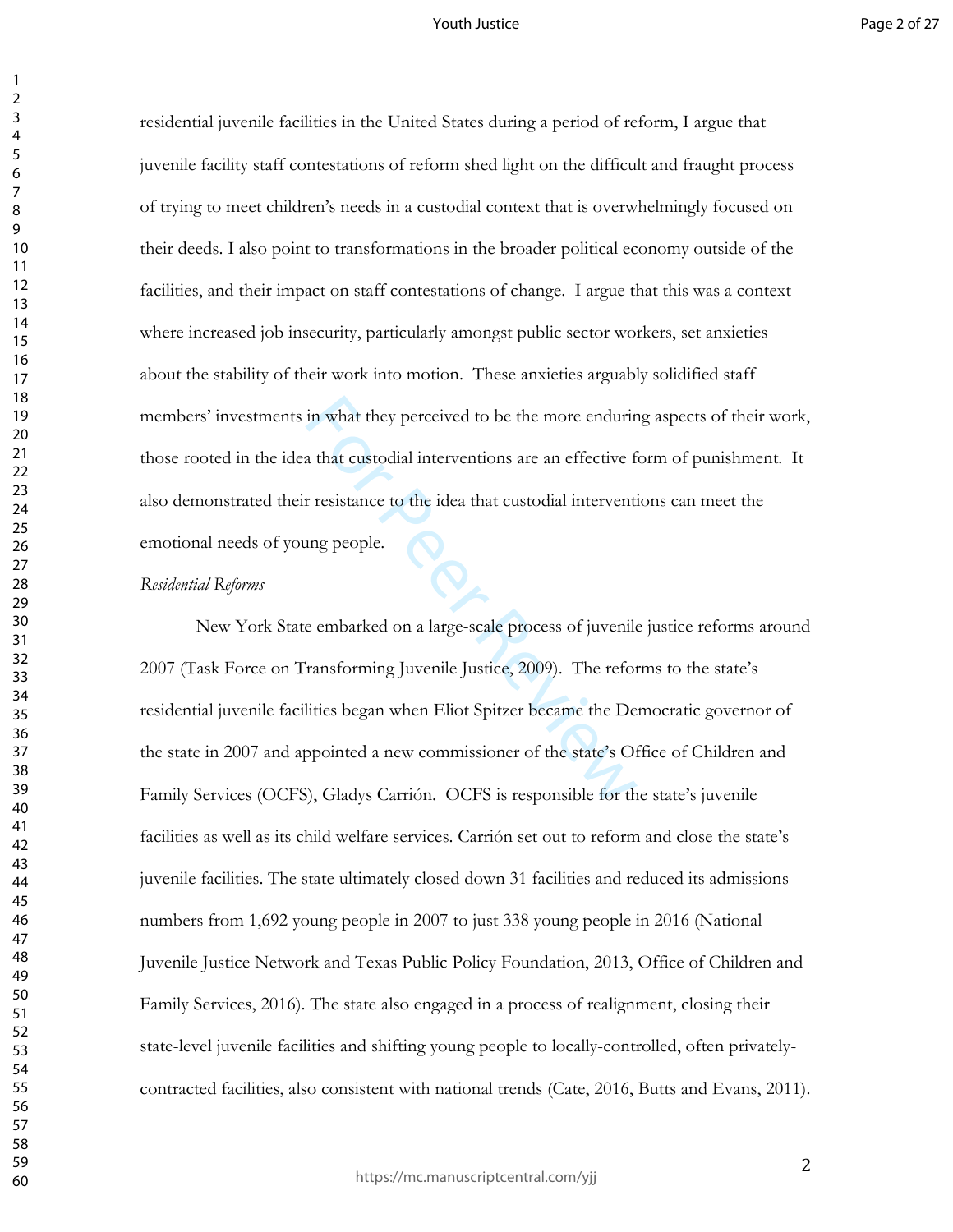## Youth Justice

States across the United States have cited several reasons for downsizing their juvenile facilities, from fiscal concerns, to poor conditions of confinement. State officials pointed to research on the deleterious effects of confinement on young people, particularly in squelching their development, embedding the labeling effects of system contact, separating them from their families, and exposing them to poor conditions of confinement (see, e.g. Gatti et al., 2009, Nagin, 2009).

#### *Reform Rhetoric*

scourse about the recent reforms in juvenile ju<br>as taken place away from an ostensibly 'harsh'<br>tic systems. The reform rhetoric has also elev<br>ing positive change, and emphasized commun<br>mg the idea of 'community' to treatme Much of the discourse about the recent reforms in juvenile justice systems has suggested that a shift has taken place away from an ostensibly 'harsh' and punitive system towards more therapeutic systems. The reform rhetoric has also elevated the role of the 'community' in producing positive change, and emphasized community-based alternatives to incarceration, connecting the idea of 'community' to treatment (Cate, 2016, Armstrong, 2002). Most reformers point to harms in custody as ones involving *overt* forms of punitive control, such as the practices of room confinement, physical and sexual abuse by guards, and the overuse of physical restraints and force (Ryan and Schiraldi, 2018). The reform strategy is thus largely connected to and dependent upon the idea that not only can the community 'cure,' but that a small number of reformed residential juvenile facilities can effectively deliver 'care.' Yet, scholars are increasingly beginning to ask whether indeed it is *ever*  possible to provide care in contexts of control, particularly in contexts where putatively therapeutic practices can be experienced as a form of punishment (Phoenix, 2009, Fader, 2008, Myers, 2013).

## *Political Economy*

The political and economic backdrop to the reforms that took place in the juvenile facilities is critical in contextualizing the role that frontline staff members played in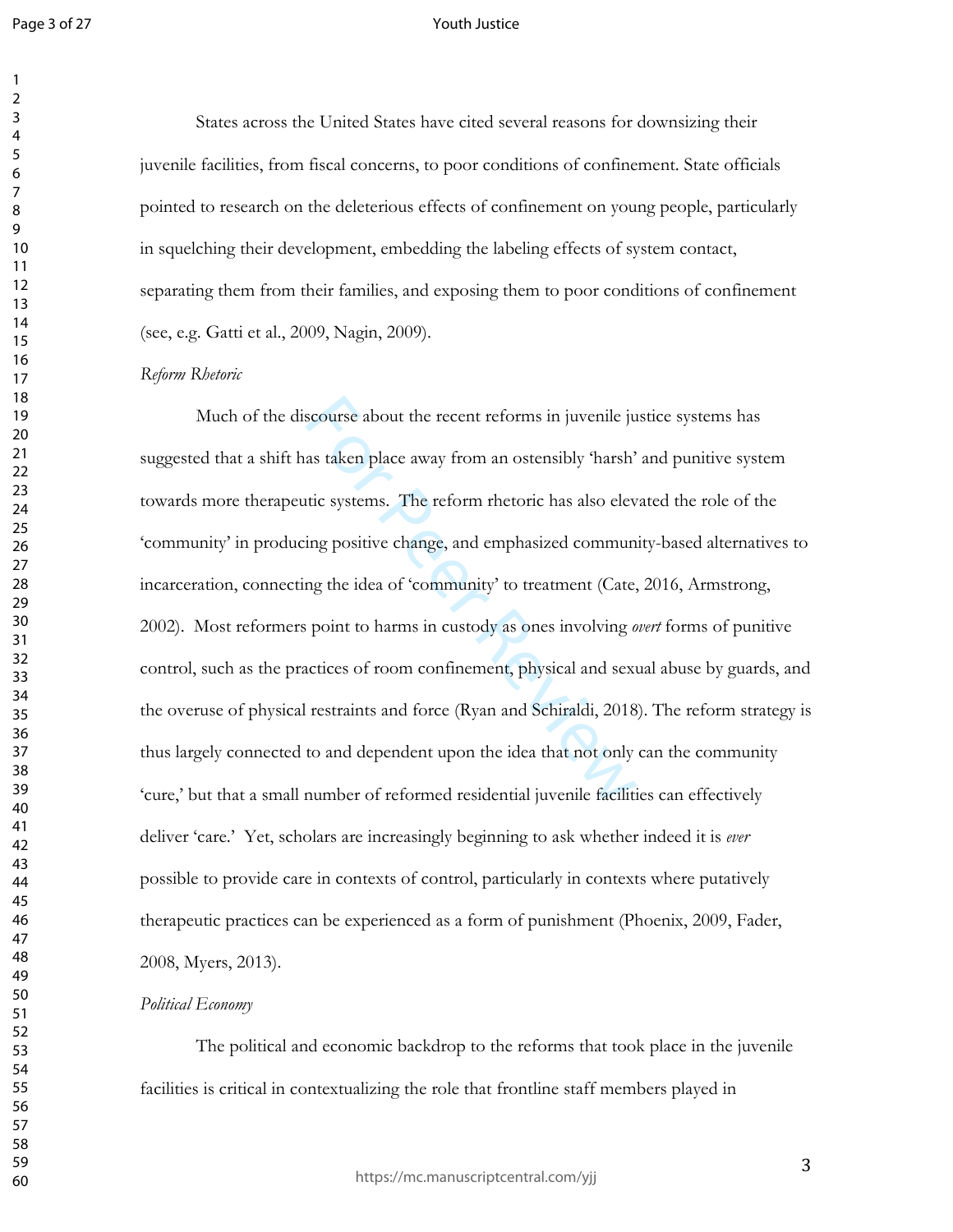responding to the reforms. Between 2006 and 2015, there was a 49% drop in violent crime by juveniles across the United States; the rate at which young people were sentenced to out of home placement also dropped by at least 50% in 24 U.S. states; in New York, the percent decline in commitments during this time was 67% (Horowitz and Carlock, 2017). The decline in the numbers of young people being arrested also meant that the cost of care in New York State rose, as the number of beds in placement, as well as the numbers of staff, held relatively constant. When the 2008 recession struck, the state was under enormous pressure to close what were identified to be very costly forms of state-funded care.

were identified to be very costly forms of state<br>e facilities also involved laying off the staff me<br>nile facilities were members of the state's large<br>workers in other sectors that faced job cuts. I<br>helped to nourish the la Closing juvenile facilities also involved laying off the staff members who worked in them. Staff in the juvenile facilities were members of the state's largest public sector unions, which also represented workers in other sectors that faced job cuts. For many years, these public sector jobs had helped to nourish the largely deindustrialized Northern part of the state, which had gone into severe decline in the post-World War II years (Castellani, 2005). As the manufacturing jobs declined, state jobs increased during the 1960s as Governor Rockefeller inflated the state's public administrations and authorities (Castellani, 2005: 125). Government employment grew by more than a third from 1965 to 1972 in upstate New York, while manufacturing jobs declined significantly (Castellani, 2005: 127). Public sector positions, particularly those in the juvenile justice system and prisons, offered some hope for rural economic deprivation, despite the fact that some analysts have pointed to their inability of these jobs to deliver on such hope (King et al., 2003).

When the Governor of New York State proposed closing a number of the state's juvenile facilities, and laying off its staff members, many of the staff in those facilities, and their unions, opposed such changes, and this opposition was well-documented in the public media (Anich, 2009, McAvoy, 2008, Ference, 2008, ReadMedia, 2012). Staff member unions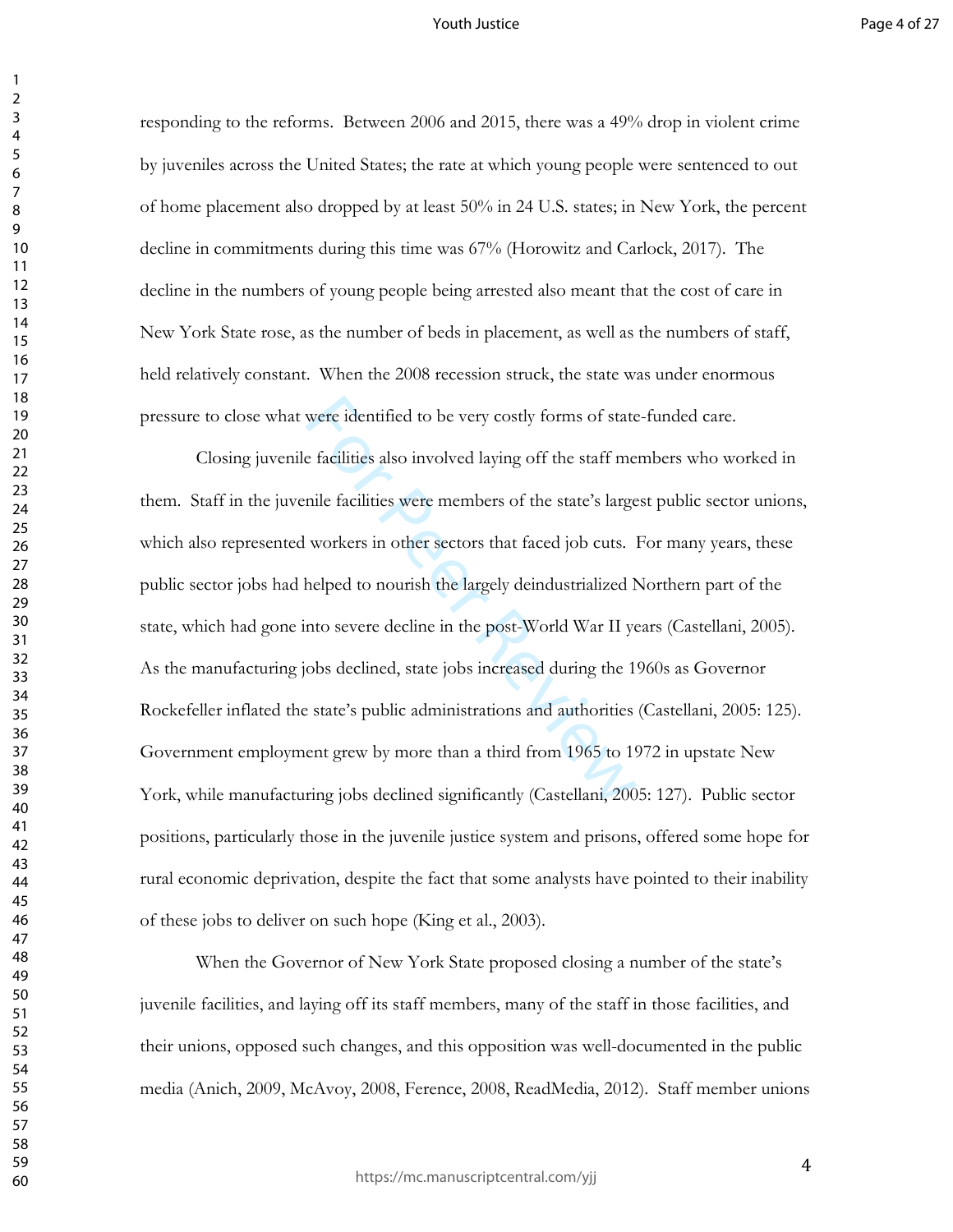#### Youth Justice

resisted the reforms at the state level, lobbying in Albany and organizing significant political resistance.

mong staff members in the residential facilitie<br>d on the relationship between staff 'cultures' of<br>existed in the facilities (King, 2010, New York<br>are of their negative characterization in the pu<br>ard his strategy of realign Media reports documented the desire of residential facility workers to maintain their well-paid jobs in the face of few job prospects in the rural communities they came from, and the need for political conservatives to lock up wayward children rather than allow them to serve their time in the community. Equally well-documented was the position of system reformers, who spoke in public and the media about what was termed the "culture of violence" that existed among staff members in the residential facilities. Media sources around the state opined on the relationship between staff 'cultures' of resistance and the levels of brutality that existed in the facilities (King, 2010, New York Times, 2010), and the staff members were aware of their negative characterization in the public media.

As he built toward his strategy of realignment and decarceration, the newly-elected Governor Andrew Cuomo noted in his State of the State speech in January 2011:

I understand the importance of keeping jobs especially in upstate New York. I also understand that that does not justify the burden on the taxpayer and the violation of civil rights of the young person who is in a program that they don't need where they're not being treated hundreds of miles from their home just to save state jobs. An incarceration program is not an employment program.

Cuomo's father, Mario Cuomo, led the state's largest prison-building efforts in history; in this new era of reform, upstate workers were portrayed as a key obstructionist force in the reforms. Cuomo recognized that if he could build public antipathy towards rural prison workers, he might build more public support for legislation that he sought to pass in a predominantly Republican state legislature in which he faced significant opposition from lawmakers who represented the districts which held the facilities.

 This was not the first period of juvenile facility decarceration in which the state faced opposition. During the 1970s and 1980s, the state engaged in significant downsizing and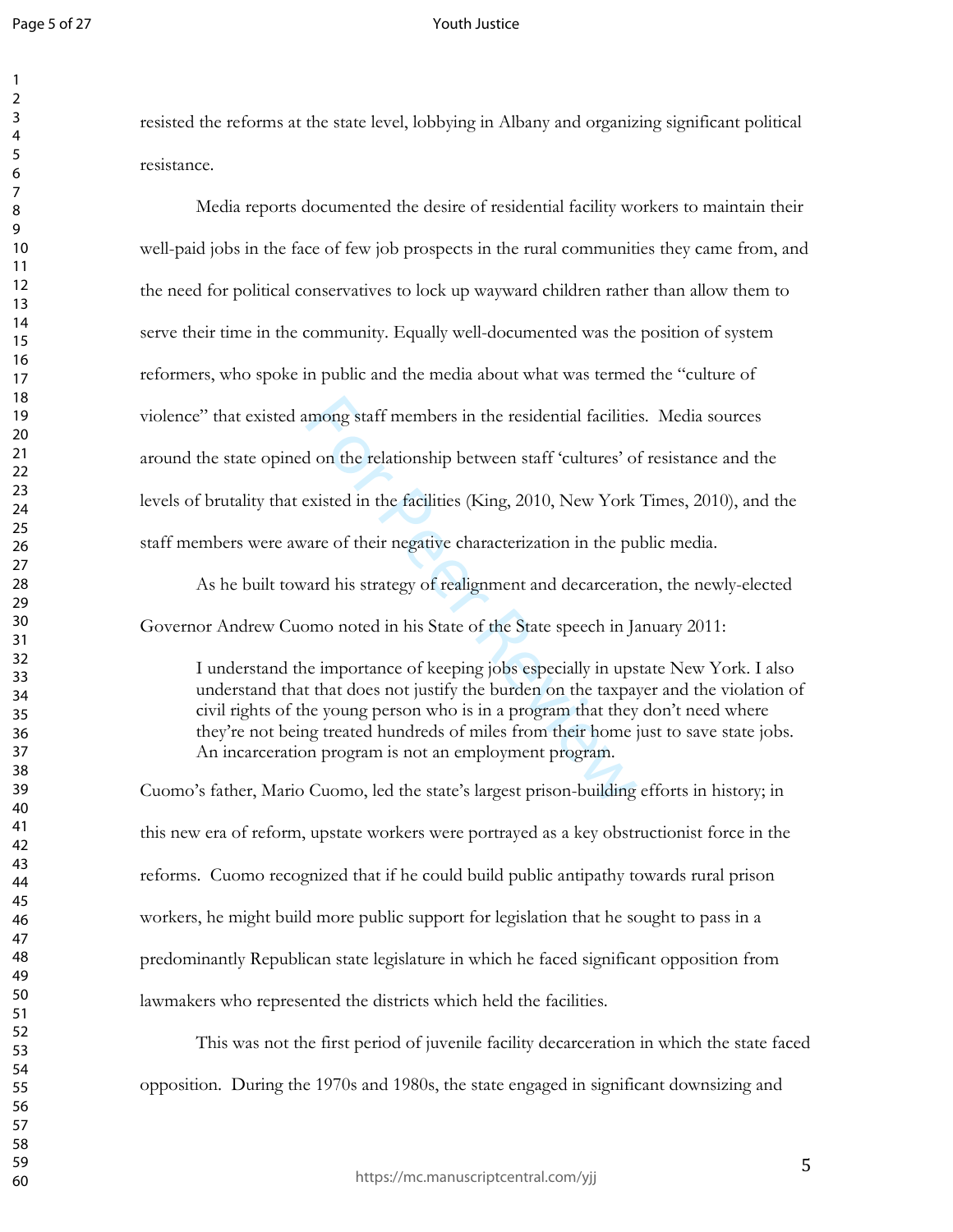reform, shifting some young people to community-based facilities, implementing new practices and experimental programs in confinement, and implementing diversionary programs (McGarrell, 1988). This paralleled a large-scale process of deinstitutionalization of the state's psychiatric hospitals. In both periods, the state's public sector unions also engaged in campaigns advocating for the preservation of their jobs, and the history of that period was well known to many of the labor union activists who were involved in the work against the current closures (see also Thompson, 2011, Page, 2011).

intimately tied to the functioning of the politic<br>ottschalk (2010) cautions against the assumptic<br>ssult in full scale decarceration, pointing not or<br>tain incarceration, but also the cultural and soc<br>bounce back of the popu Penal policy is intimately tied to the functioning of the political economy (Gottschalk, 2010). Gottschalk (2010) cautions against the assumption that economic crises alone will necessarily result in full scale decarceration, pointing not only to the economic and political logics that sustain incarceration, but also the cultural and social foundations of punitive policies, as the bounce back of the population of young people in juvenile facilities in the years following the reforms of the 1960s and 1970s can attest. Similarly, Grasso (2017) has argued that current state-level efforts to revive the 'rehabilitative ideal' often mask the "punitive facets" of what he terms "rehabilitative penology" (394). Grasso argues that these ideologies of punitiveness which center notions of 'incorrigibility' at the heart of the idea of the offender have long been embedded in official state discourses, even as states ostensibly tilt towards 'rehabilitation' over punishment. This work raises important questions about the relationship between reforms in theory and those in practice, and the role that organized labor plays in contesting reforms – and revealing their underlying logics- within the context of a fraught political and economic landscape.

# *Extant Research*

 This article mines the perceptions of frontline staff about juvenile justice reforms in order to better understand the relationship that workers may play in revealing the shape of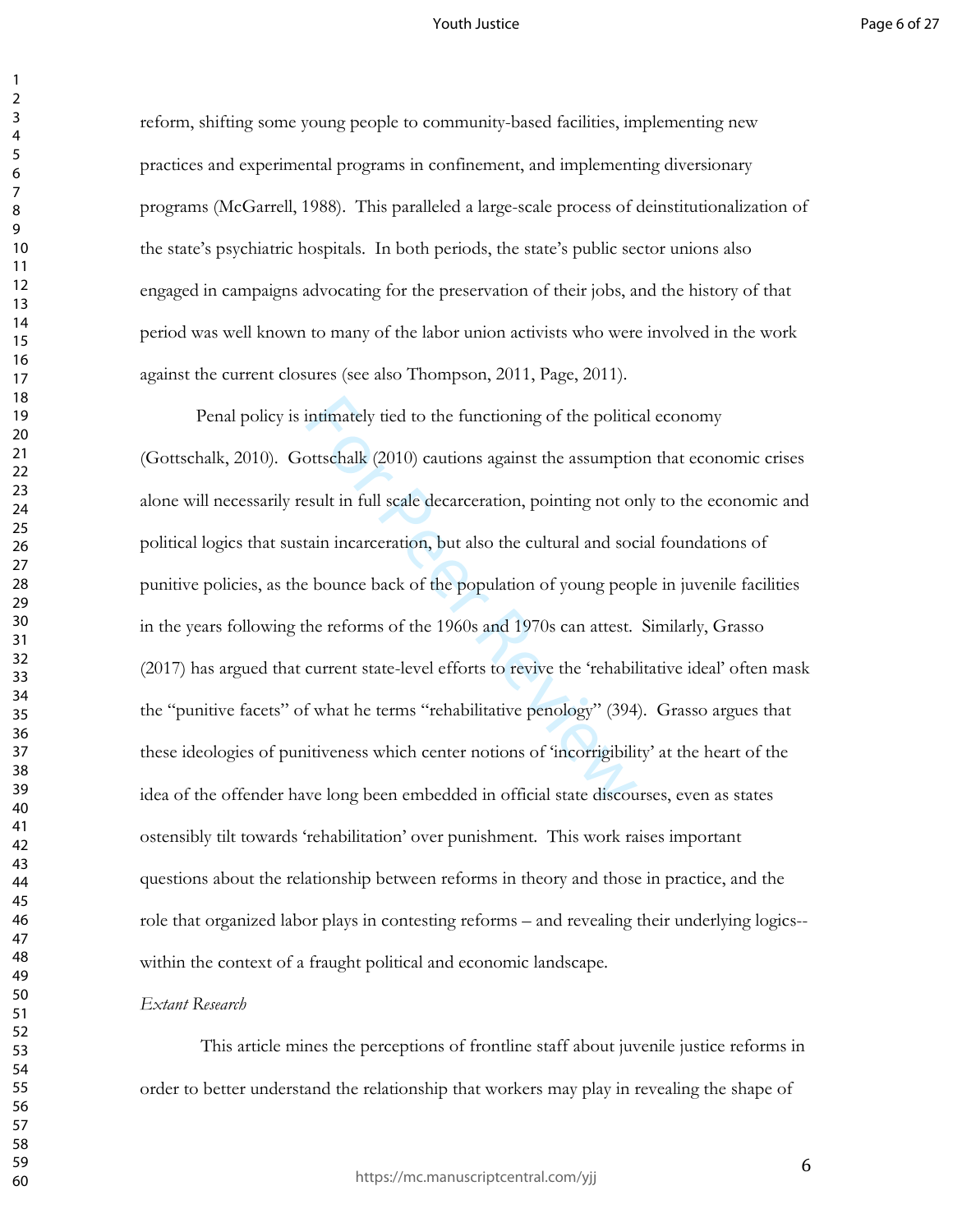the context of a penal field that is often deeply<br>and 'treatment' often merge (Page, 2011, Rub<br>d Soskice, 2015, Pfaff, 2017, Werth, 2017, Ruc<br>cholars have revealed the role that workers play<br>ressing divergent and sometimes punishment in a context where rehabilitation is leveraged as an ideal by those doing the reforms. Sociology of punishment scholars have increasingly recognized that mass imprisonment is a highly localized issue, and that we must begin to challenge narratives and ideas about grand 'systems' of punishment (Garland, 2013, Goodman et al., 2017, Harcourt, 2014). Recent work has pointed to the role of state actors in their responses to and within systems of punishment and social control (Garland, 2013, Cheliotis, 2006). Scholars have highlighted the practices and perspectives of state actors, such as prosecutors, prison guards, and police officers, in the context of a penal field that is often deeply contested and dynamic, and where punishment and 'treatment' often merge (Page, 2011, Rubin and Phelps, 2017, Barker, 2009, Lacey and Soskice, 2015, Pfaff, 2017, Werth, 2017, Rudes et al., 2011, Stuart, 2016). Youth justice scholars have revealed the role that workers play in contesting and managing reforms, expressing divergent and sometimes contradictory narratives about punishment and change, and shaping ideas about youth criminality (Kelly and Armitage, 2014, Gray, 2013, Ward and Kupchik, 2008). However, much of this work has focused on workers in adult contexts, or youth justice workers in the community; very little research has examined the role of workers in custodial contexts in youth justice (although see Inderbitzen, 2006, Abrams and Anderson-Nathe, 2013). It is arguable that the custodial contexts can reveal a great deal about the penal landscape at the 'deep end' of the juvenile justice system in ways that elucidate our knowledge about the roles that custody and removal play in the penal imagination.

 The literature on 'street level' bureaucracy has helped us to understand the roles that frontline workers play in mediating between policy and practice (Lipsky, 1980). Line staff and management often have different language, cultures, and understandings about the everyday practices of imprisonment and treatment than administrators and reformers, and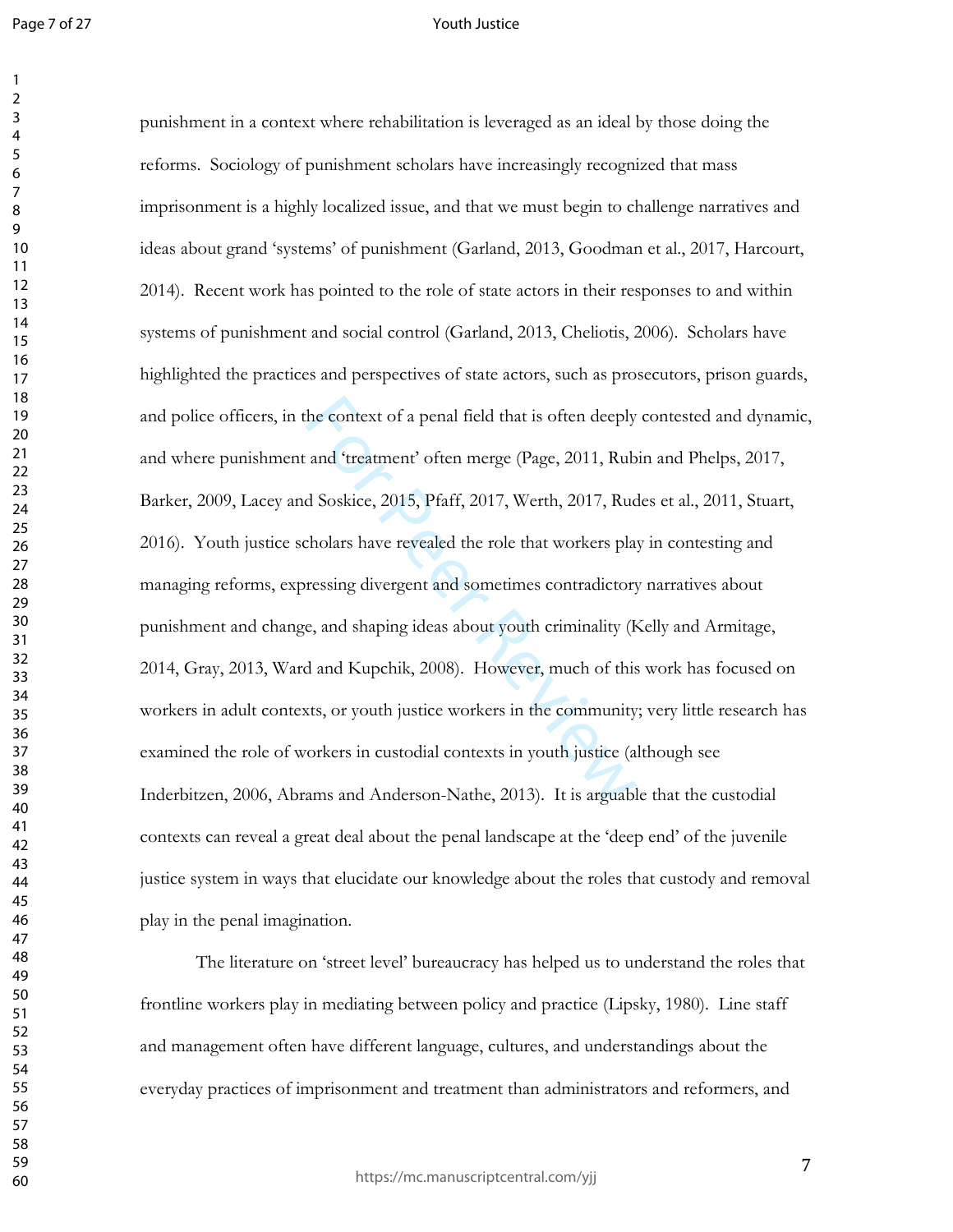these understandings can help to reveal the tensions and contradictions in policy and practice, and the power of worker identity and positionality in mediating reforms (Watkins-Hayes, 2009a, Morrill and Rudes, 2010, Cheliotis, 2006).

is social cohesion of the institution is built (We<br>the role conflicts and stressors that exist within<br>the strategies that staff members engage in to<br>nurture and discipline) (Tracy, 2004, Inderbits<br>nile facility frontline s Coming from a psychosocial approach, Crawley's (2004) research on the working lives of prison officers has revealed that the officers engage in a significant amount of emotion management. She argues that prisons are *inherently* emotional places – prisoners are dealing with the acute stresses and pains of imprisonment, and these pains form the "bedrock" on which the social cohesion of the institution is built (Western, 2007: xii). Other scholars have explored the role conflicts and stressors that exist within prison and juvenile facility landscapes, and the strategies that staff members engage in to manage those conflicts (between, for example, nurture and discipline) (Tracy, 2004, Inderbitzen, 2006, Dowden and Tellier, 2004). Yet juvenile facility frontline staff occupy a role that is different from prison 'guards': as individuals working in settings that are ostensibly treatment-oriented, yet also custodial, they walk a tightrope between 'care' and 'control'; they are neither guards nor social workers (Inderbitzen, 2006). Thus, any examination of their work must take into consideration the particular context and meanings of what that work involves.

 Within the sociology of organizations, researchers have studied the informal networks and forms of power that operate within formal organizational structures (Blau and Scott, 1962). According to the typology of organizations developed by sociologists Peter Blau and W. Richard Scott, juvenile residential facilities are formal organizations, organized around a central purpose, yet which contain informal organizations within it which are organized around their own practices, values, norms and social relations (Blau and Scott, 1962: 6). The informal responses to formal organizational structures reveal how social relations are structured and the cultures that develop amongst workers in response to the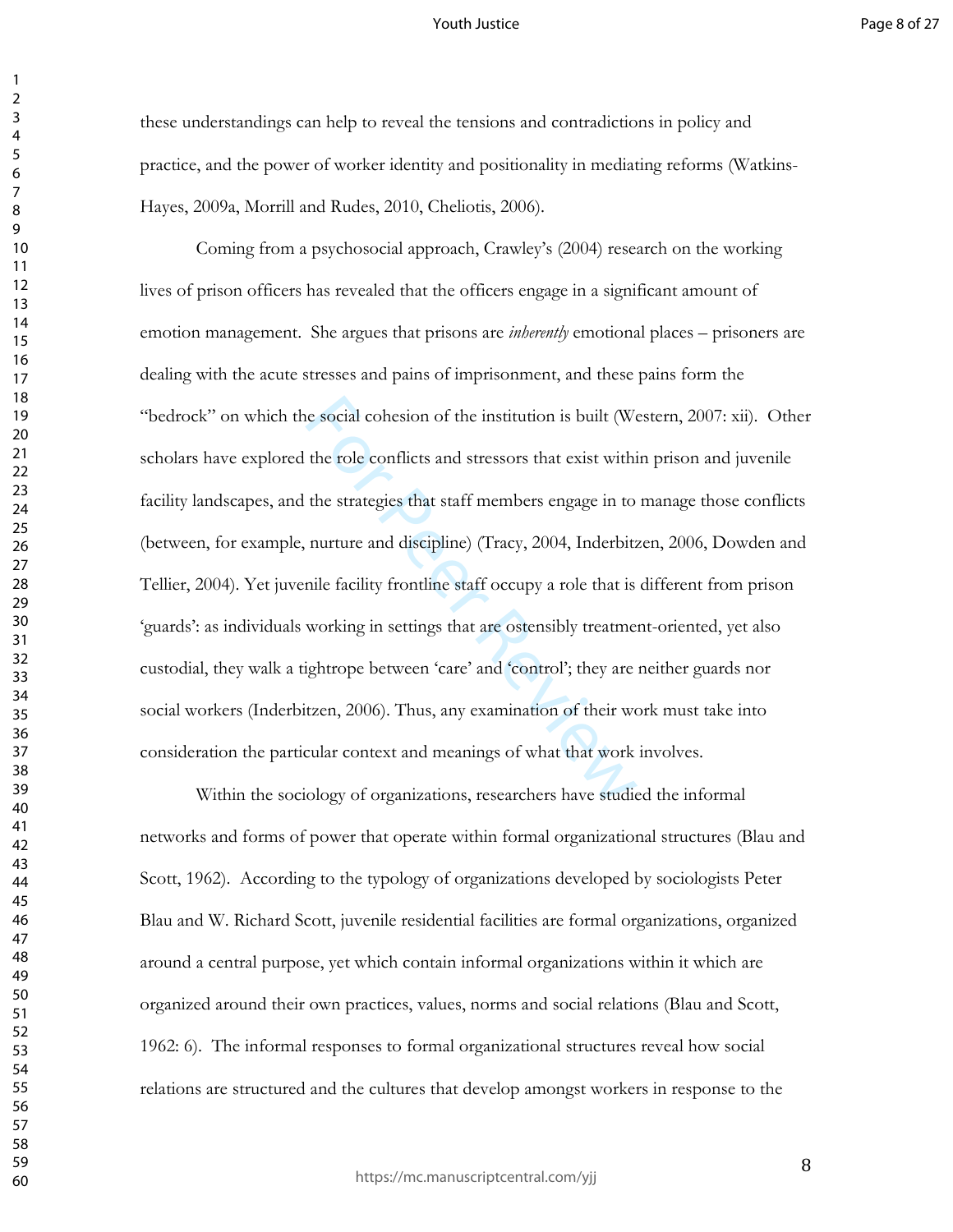Page 9 of 27

#### Youth Justice

formal structure. The informal exercise of power—and how it is accrued, distributed, and managed—becomes important to understand in the context of managerial attempts to exercise formal power and control over workers. Workers may resist efforts by managers to impose cultural change, and those forms of resistance can be expressive of a variety of responses to the imposition of change, from class-based resentment to a defense of informal working cultures and practices (Leidner, 2010).

#### *Methods*

This article is based on research conducted in New York's juvenile justice system over a period of three years. The initial research was aimed at understanding the dynamics of incarceration and rehabilitation in juvenile justice settings from the perspectives of young people (Author, 2018). The second research study was aimed at understanding the barriers to organizational change in imprisonment, from the perspective of juvenile facility staff.

ased on research conducted in New York's juvently<br>years. The initial research was aimed at unders<br>habilitation in juvenile justice settings from the<br>The second research study was aimed at unde<br>n imprisonment, from the pers The first part of the research, which took place from 2008 to 2009, focused on young people's experiences within three juvenile facilities, and involved immersive qualitative research with 29 young people. The second part of the research focused on juvenile facility staff. This research involved over 40 site visits to facilities and interviews with over 75 staff members from the beginning of 2011 until the fall of 2012. Two residential juvenile facilities were the focus of the second study. This article draws more broadly from observational research and data from seven juvenile facilities across New York State, as well as participant observation in local advocacy gatherings, policy-reform meetings and presentations, meetings with state-level administrators, and legislative sessions and advisory group meetings. I obtained access to the state's residential juvenile facilities through the Office of Children and Family Services (OCFS).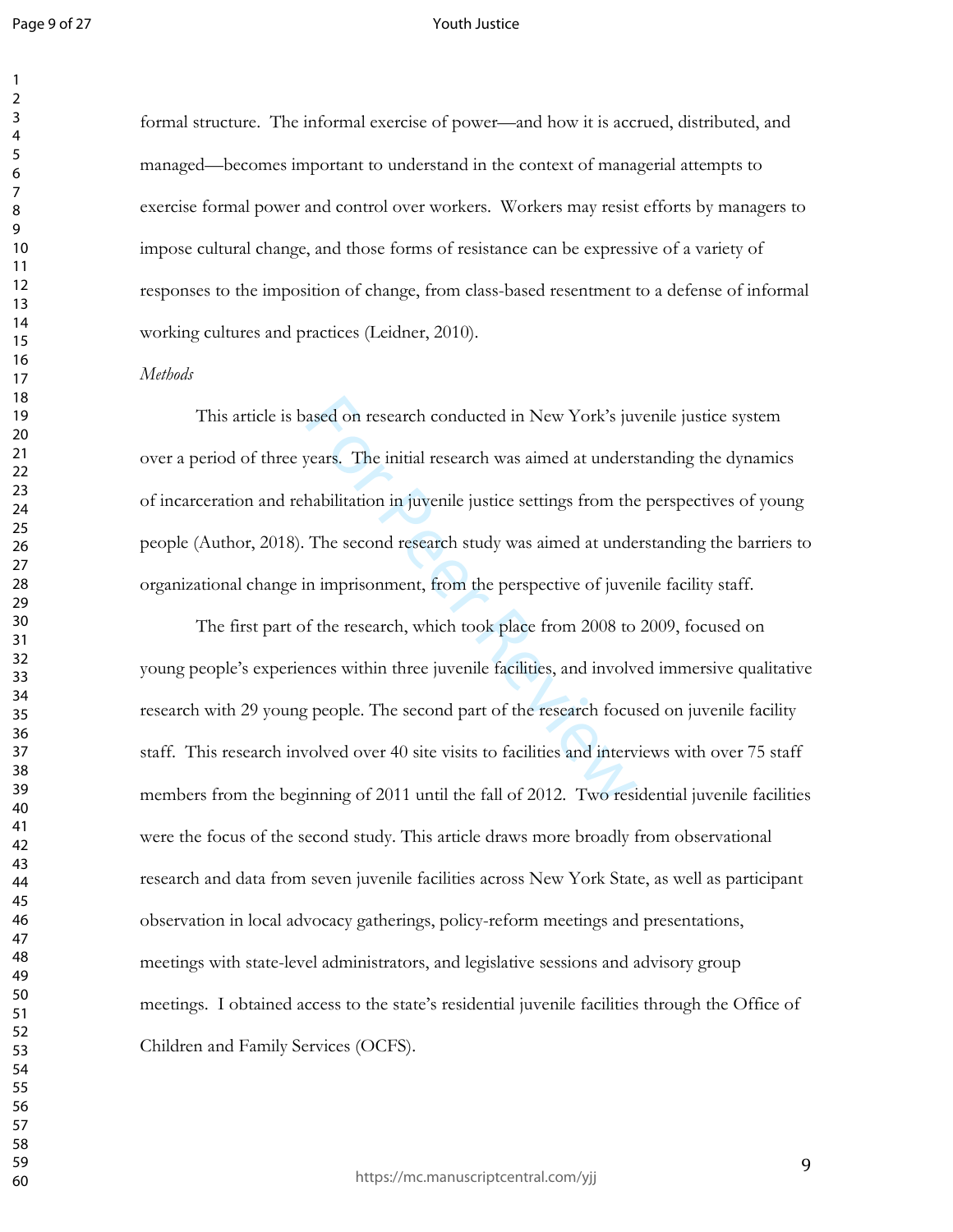Residential juvenile facilities are located across New York State, primarily in rural parts of the state, and while they are operated by the central administration, based in Albany, they are managed at the local level by a set of facility directors and administrators. The facilities ranged in size, from having just a handful of young people, to the larger facilities, which had close to 200 children. I worked with the state agency on site selection for both studies. Facilities were identified for their relevance for the study of the impact of the reforms: a small, rural facility for boys, which was next door to a recently-closed facility, was selected, identified as "Edgewood" in this article, as well as a larger, congregate care-style facility for boys charged as adults, identified as "Hooper" in this article. Both facilities were in the process of implementing facility-based reforms.

Edgewood" in this article, as well as a larger, c<br>d as adults, identified as "Hooper" in this artic<br>menting facility-based reforms.<br>sservational fieldwork in multiple settings in th<br>to the security and control buildings, t I engaged in observational fieldwork in multiple settings in the institution, from the administrative offices, to the security and control buildings, to units, classrooms, and playing fields and at different times of day, from morning to night. I also conducted semi-structured interviews with staff members; I engaged in a mix of purposive and snowball sampling in order to develop the participant pool, assessing the diversity of the pool in terms of gender, age, race/ethnicity, position and length of time in the system as I progressed in the field research. The sample included direct line staff (known as Youth Development Aides, or YDAs), youth counselors, assistant directors, directors, security staff administrators, teachers, recreational staff, social workers, staff psychologists, mental health unit staff, central office administrators, and union administrators. In the second study, which was an action research study, aimed at providing the state with insights into staff perspectives on reform, I used an Appreciative Inquiry interview protocol about staff experiences in custody (Liebling and Arnold, 2004).<sup>i</sup> Appreciative Inquiry is "an approach to organizations which is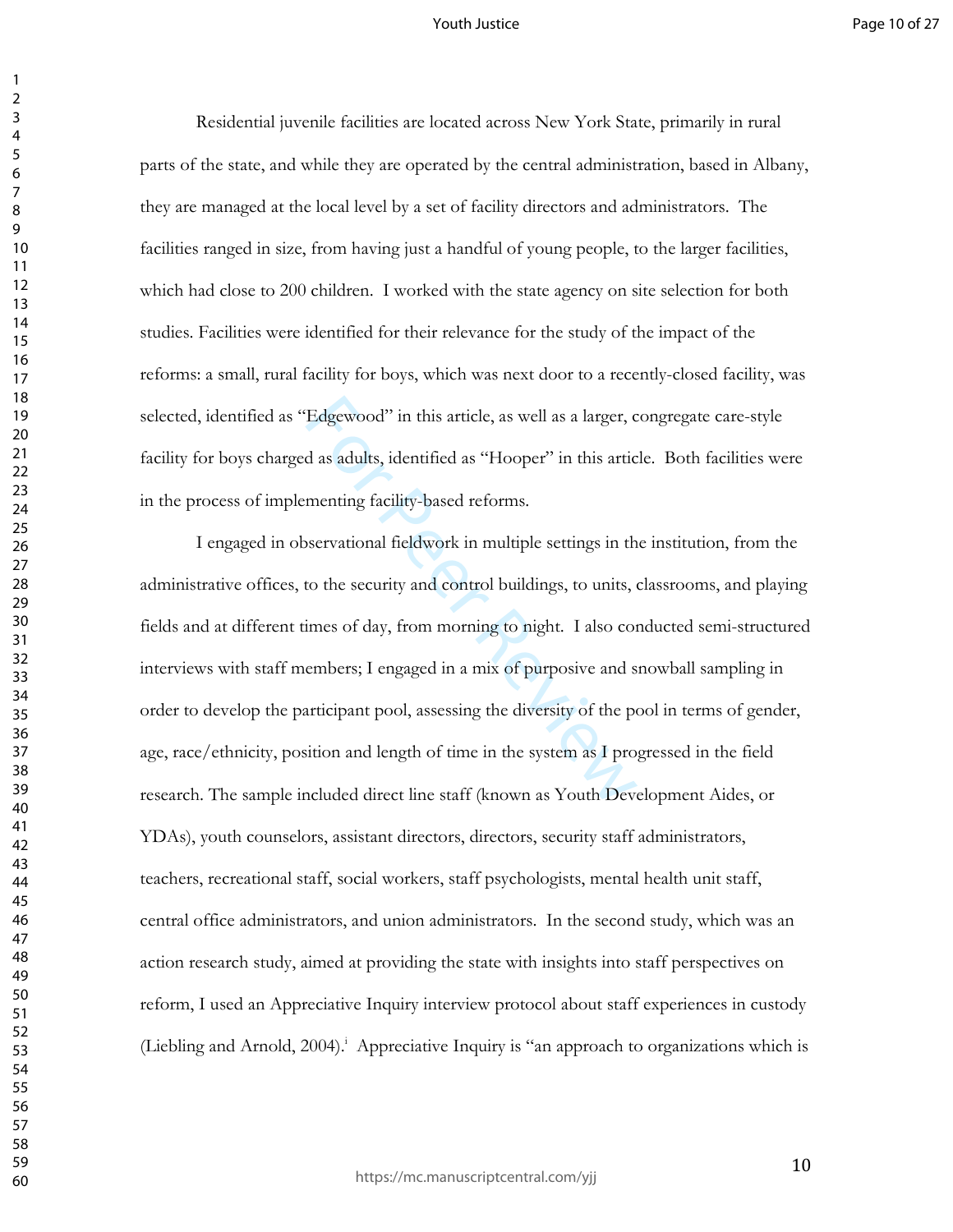based on strengths rather than weaknesses, on visions of what is possible rather than what is not possible" (Liebling and Price, 2001: 6, see also Cooperrider and Whitney, 2007).

 I employed a grounded theory approach to the collection, coding, and analysis of the data. I developed an initial set of codes from the field notes and interview data, drafted integrative memos about the codes, and then refined the codes through secondary analysis. I used the qualitative software Dedoose to analyze the data. The data on which this article is based draws in particular from interviews with Youth Development Aides, or the frontline staff, and focuses on three of the themes that emerged from the interview data—those related to staff perceptions of 'structure,' control, and treatment in the context of reforms. *Restraints and their Relationship to 'Structure'* 

are of the themes that emerged from the inter<br>ions of 'structure,' control, and treatment in th<br>ionship to 'Structure'<br>nts and room seclusion are used in a variety of<br>psychiatric hospitals as an effort to ensure the<br>indepe Physical restraints and room seclusion are used in a variety of settings, from prisons, to juvenile facilities, to psychiatric hospitals as an effort to ensure the physical safety. However, researchers and practitioners increasingly recognized the risks of these practices, from their uses as forms of discipline and punishment, as opposed to the preservation of safety, to physical harm and even death (Government Accountability Office, 2009, DeMasi and Boyd, 2007). In late 2006, a boy died in a residential juvenile facility in New York after being restrained by staff members, triggering an investigation by the Department of Justice and a re-analysis of the use of restraints. The state subsequently decided to engage in substantial reforms of the restraint system, setting key performance targets for each facility and monitoring the numbers of restraints they engaged in, minimizing the criteria which would trigger a restraint, and, in a number of restraint cases, initiating a child abuse investigation of staff members who engaged in restraints. The staff were encouraged to use de-escalation strategies and other forms of crisis intervention instead.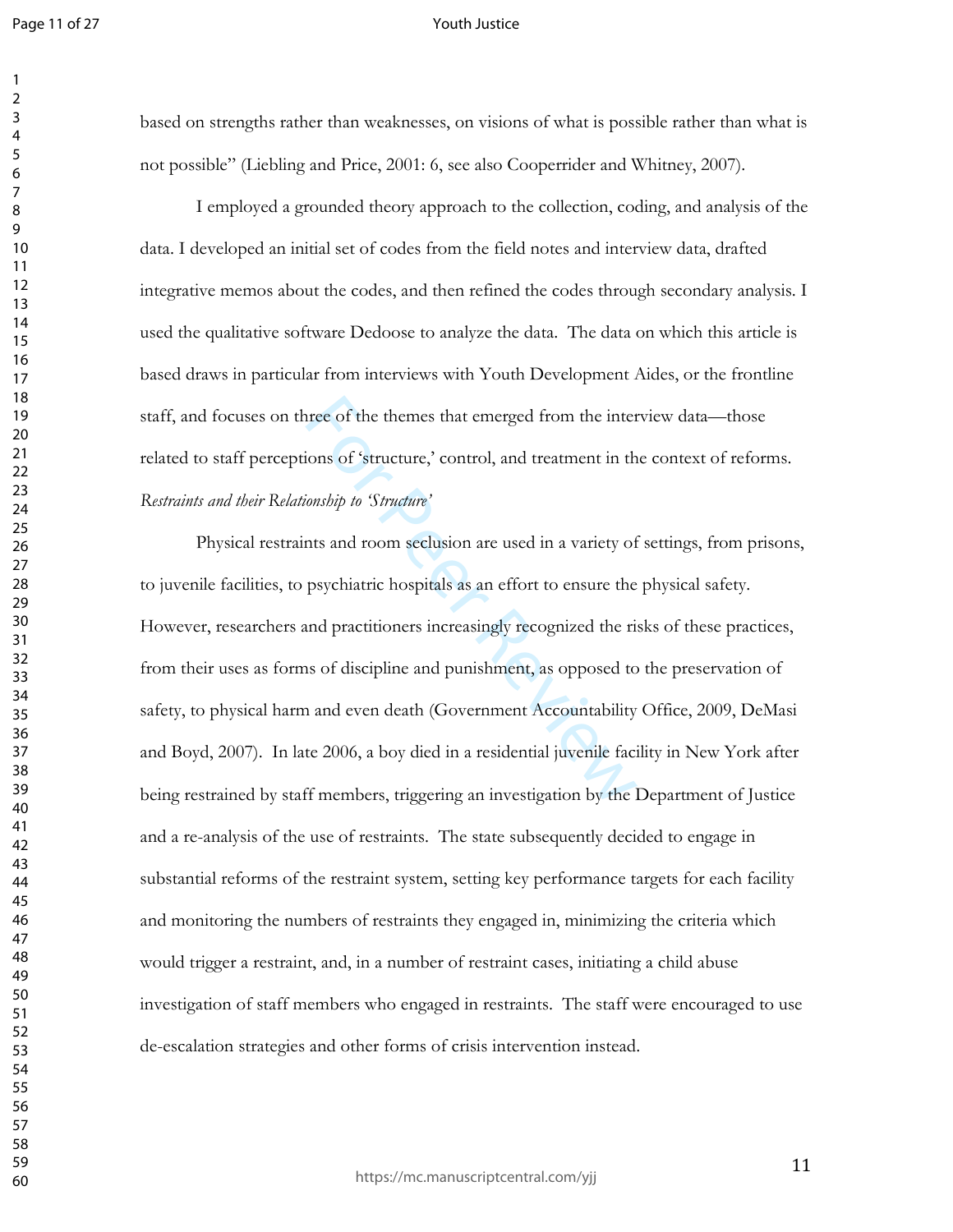by facility administrators "from now on, it's ha<br>is shift as one which "tied their hands" and ex-<br>eir perception was that they had moved from a<br>raints as a tool for controlling unruly young pe<br>m into a system where they co This effort by the central office to reform the restraint practices was officially driven by a desire to protect young people and limit and restrict physical forms of punishment. Yet, it was overwhelmingly experienced by staff as a formal effort by the central state office to monitor and control their work, and a number of staff contested the practice. Conversations about the policy change pervaded facility life. A number of staff members interpreted the change as a restriction on their rights to "lay their hands" on young people (a Black male Youth Development Aide (YDA), a frontline staff member, at Hooper, the larger facility, had been told by facility administrators "from now on, it's hands off.") Many staff members interpreted this shift as one which "tied their hands" and exposed them to more risk; in other words, their perception was that they had moved from a system where they could use physical restraints as a tool for controlling unruly young people, and that the new reforms had forced them into a system where they could no longer use that 'tool' and were thus at risk of having the kids physically control *them*. According to a white male YDA at Edgewood, referring to the leader, Gladys Carrión:

Then Gladys got in and it just spiraled right out of control because there was all these, "Don't put your hands on kids." There were eight different reasons that you could put your hands on a kid and it went down to three now which I'm gonna defend myself and I'm not gonna let a kid hurt somebody else and when two kids fight what do you do, you get between them and get hit.

Staff members often spoke nostalgically about an 'old' system which involved a greater use of restraints, and which they described as 'structured.' The new system, they said, was deeply *unstructured* and unsafe. A white male YDA in his 20s who had recently started working at Edgewood had been told by a friend that if he worked at Edgewood, " you can beat the shit out of them [the residents]" but that he quickly realized under the new set of policies that this was not possible. A white male Youth Counselor, who had worked in the system for almost 30 years, and who had been moved to Edgewood after his boot-camp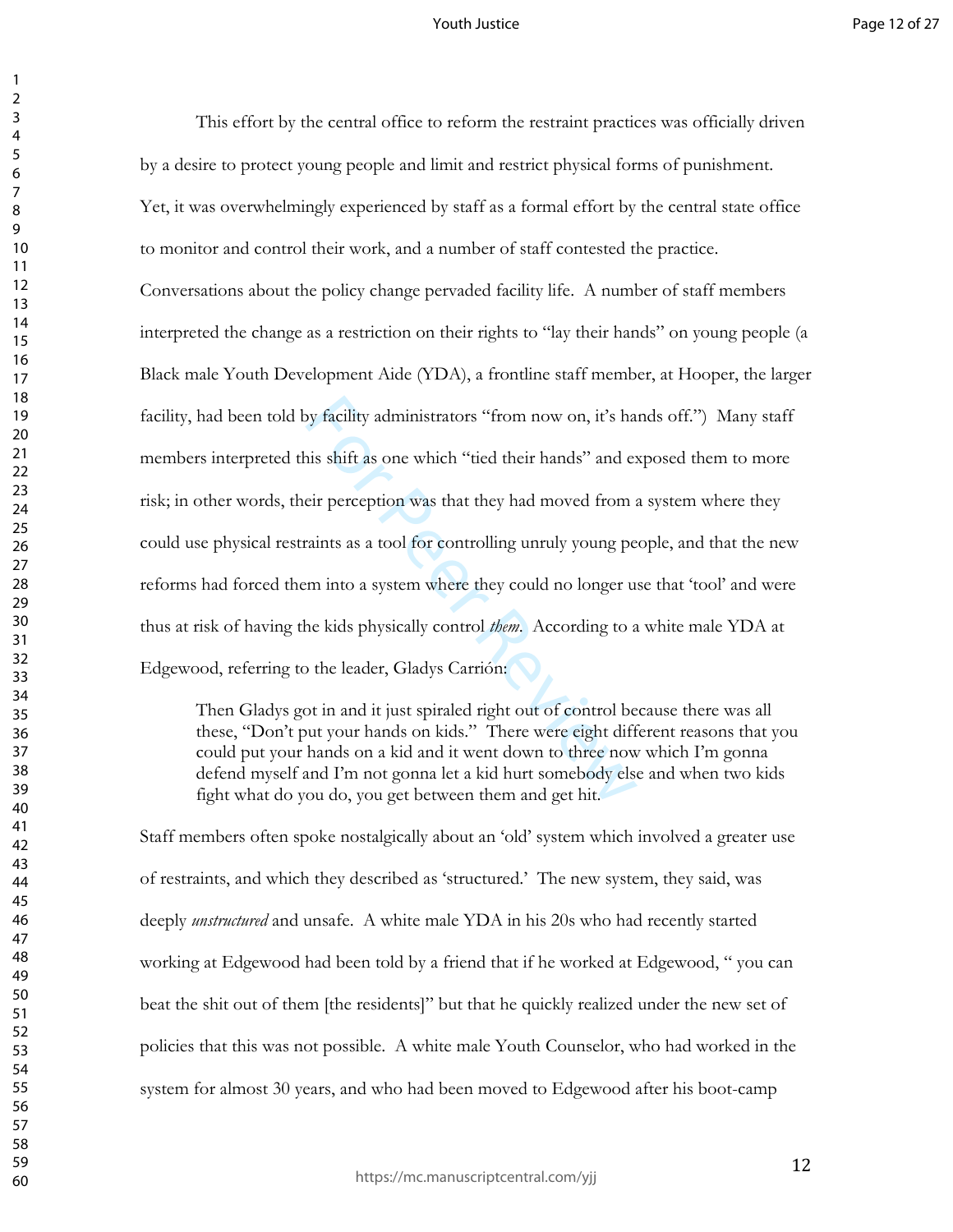style facility had closed, argued, of the boot camp model, "that was a steel rod but it worked. It did." He spoke about the high number of restraints under that system, and said "It was structured and it was disciplined." This staff member, who hadn't read the empirical research highlighting the failures of boot camps (Bottcher and Ezell, 2005), only saw that a model that he felt 'worked' had been shut down by people who didn't work on the ground, as he did.

in the facility landscape and became one of the<br>
contest institutional reforms. A number of fa<br>
m as those which involved largely liberal burea<br>
daily lives, which they felt ultimately inhibited<br>
r the facilities to be pla This assertion of ground-level knowledge over and above technocratic wisdom played a powerful role in the facility landscape and became one of the strategies staff members engaged in to contest institutional reforms. A number of facility staff members viewed efforts at reform as those which involved largely liberal bureaucrats imposing rules and regulations in their daily lives, which they felt ultimately inhibited them and didn't respect their desires for the facilities to be places of self-government and informal, unregulated control and discretion. A number of the staff members perceived the bureaucrats to be out of touch with what they felt 'worked' to instill order in facility life; tellingly, they seldom acknowledged that the changes to the restraint practices were aimed at protecting young people, but instead asserted that the practices failed to protect staff. Some staff members viewed physical forms of control over young people (restraints) to be more effective than what they believed were more complex and difficult, and less easily achievable forms of control—persuading young people to calm down or manage their anger by talking to them.

 A number of staff members and administrators promulgated the narrative that the individuals being punished in the reformed system were *them*, not the children. They pointed to two direct strains of the perceived 'punishment': one was through a monitoring and oversight system that was implemented in order to evaluate the uses of restraints in each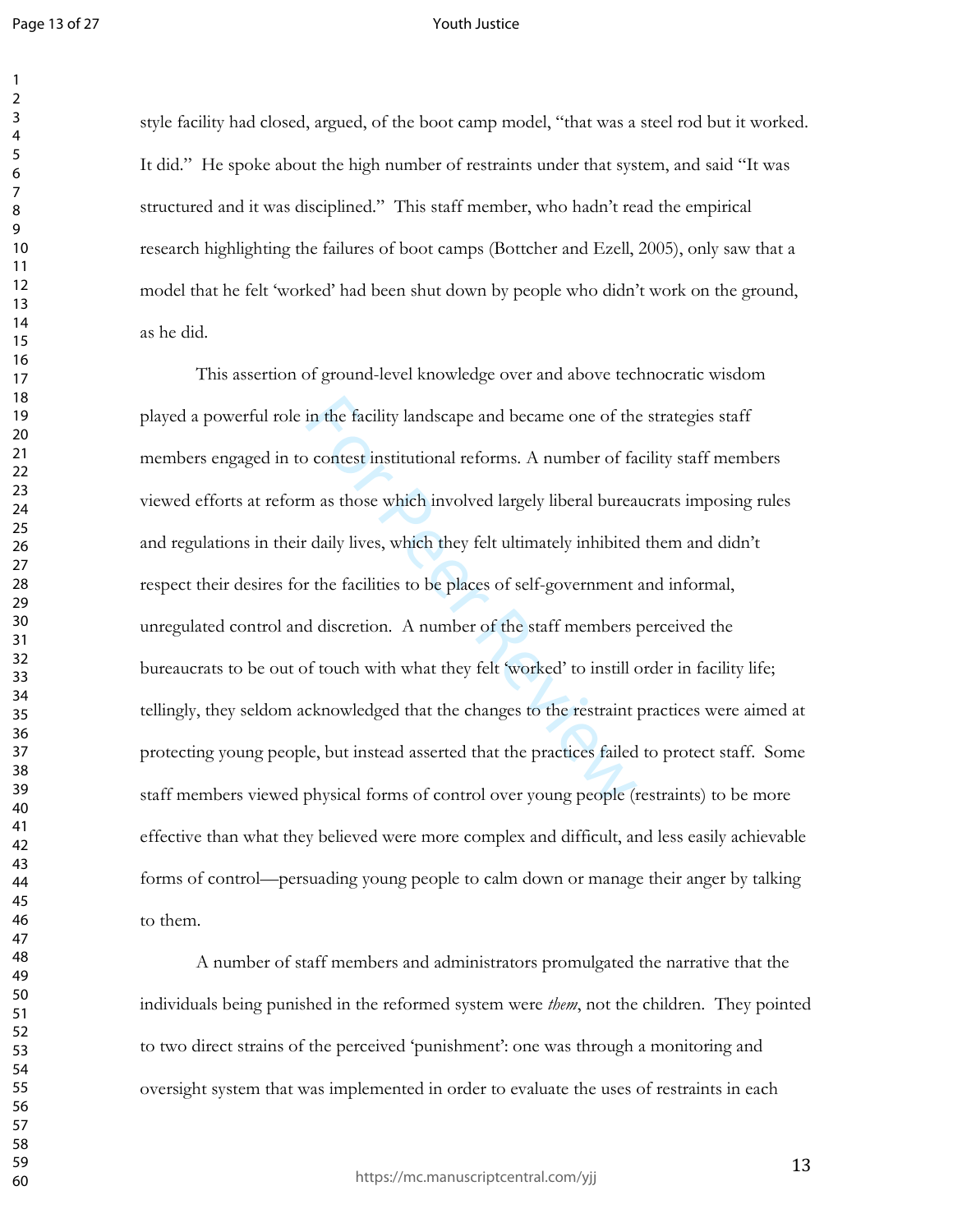was punishment, through suspension or even to a<br>various providing doing restraints or verbal de-escalation doing nothing. Although the staff members would often diverged in their perspectives on and<br>investment in the day-t facility. A union representative based at a central office in Albany argued that "people in the facilities get mixed messages from the directors down…You know, the directors are told the most important thing is to get your restraint records, your restraint numbers down, so you ignore things." Rumors abounded, particularly at Edgewood, that the reason why facilities were closing was because they couldn't get their restraint numbers down. As the official policy involved contacting the child abuse complaint service after a restraint had been conducted, initiating an investigation procedure, staff members saw that the response to their use of a restraint was punishment, through suspension or even termination. Some staff members responded by avoiding doing restraints or verbal de-escalation strategies, arguing that they felt 'safer' in doing nothing. Although the staff members were a heterogeneous group of individuals, and often diverged in their perspectives on and about particular young people, or their relative investment in the day-to day-work, there was a relatively consistent narrative expressed by staff members that the facilities had lost their 'structure' in the context of the reforms.

## *Theories of Incivility*

In the context of reforms that sought to give young people more privileges in facility life, and to loosen the previously rigid structures of discipline and control, a number of staff members asserted the need for strict discipline in order to maintain order in facility life. This was despite their more quiet admissions that the facilities often felt more 'orderly' and calm when young people were engaged in purposeful activities, such as sports events or educational and creative programming. However, in more formal interview settings, a number of staff members embraced the idea that if low-level incivilities—young people's trousers riding below their waists, shirts untucked, minor rule violations – were consistently addressed in the facilities, then larger-level disorders would be prevented; they thus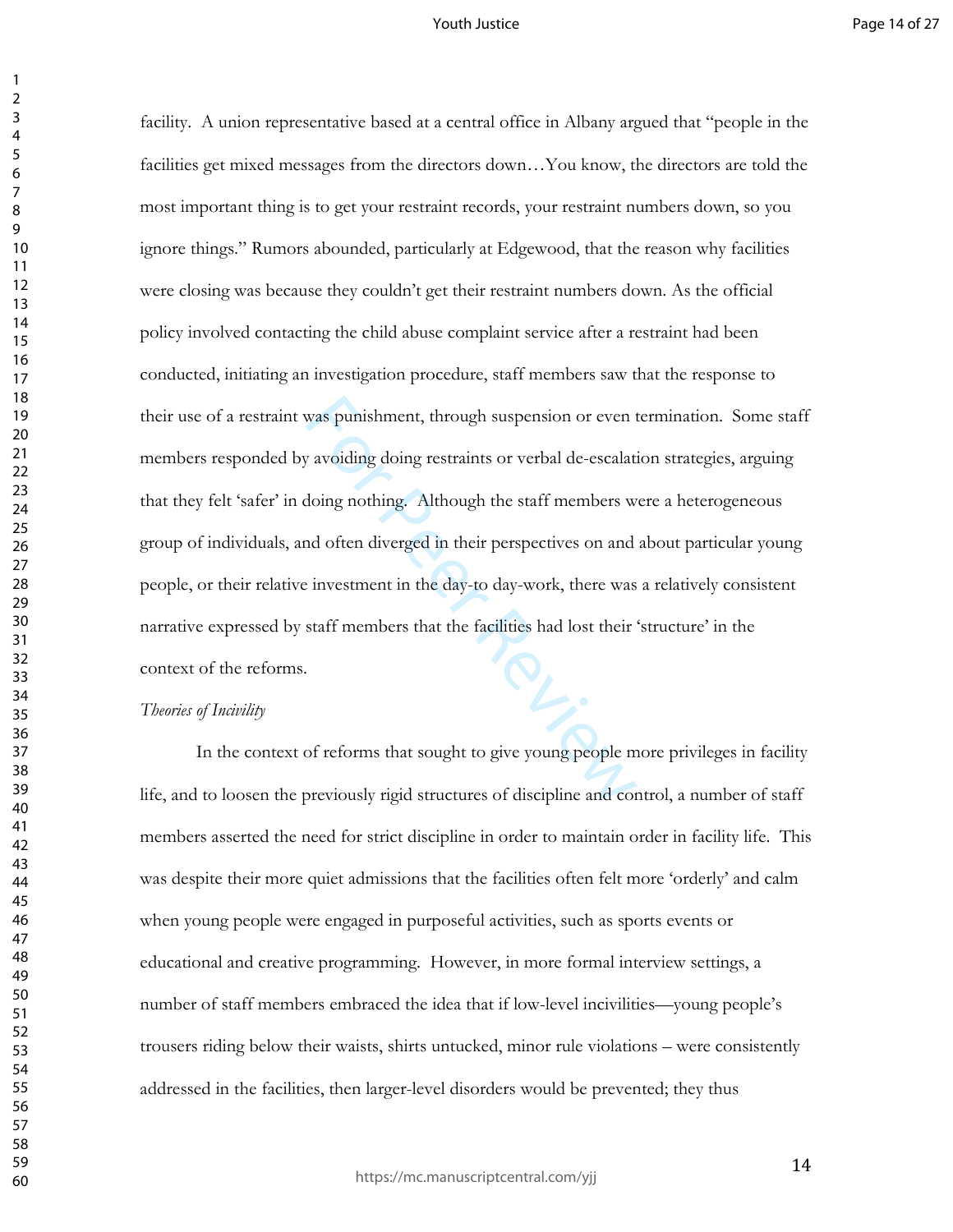#### Youth Justice

ion representative, presenting a global view of<br>
I the workers aren't allowed to – not even disc<br>
ord, but there are no consequences for low lev<br>
re behaviors."<br>
Many staff members was that when young peop<br>
positive benefi expressed open resentment about a rule change ending the practice of young people holding their hands behind their backs when they walked through the facility. Their ideas seemed to derive from a vague application of neo-conservative logics about the need to punish incivilities, manage risky subjects, and exert control (Wilson and Kelling, 1982, O'Malley, 2010). As Sampson and Raudenbush (2004) have argued, notions of and responses to 'disorder' are shaped by the racial and economic context of that perceived disorder; this was important to recognize in a facility context where over 80% of the young people in care were children of color. A union representative, presenting a global view of her perspective on staff experiences, said: "And the workers aren't allowed to – not even discipline, I'm not sure discipline is the right word, but there are no consequences for low level behaviors, so it ends up escalating into bigger behaviors."

 The sense by many staff members was that when young people *looked* and *acted* deferential, then other positive benefits to facility life followed. A Black male YDA who worked at Hooper said:

Before, all moves were done before. The residents, they had their hands checked behind their backs. … They were told to keep their pants pulled up, which they were. They were dressed in order. Their uniform was basically the same. When that came into place, they had to check their hands. Then staff here felt we had lost control at that time…

Staff members had the perception that young people were being given more privileges than punishment. A Black female YDA at the girl's facility said, "I think our structure is gone," and that "if you tell any child yes all the time, it doesn't work." She said that the "kids can't accept a 'no' nowadays," because "….the whole problem with our system is that we have no structure to help kids understand that no means no." A black male YDA at Hooper who had worked in the system for 18 years said that he felt that there was "no more structure to hold them accountable for their actions. There are more fights, and more gang-related activities."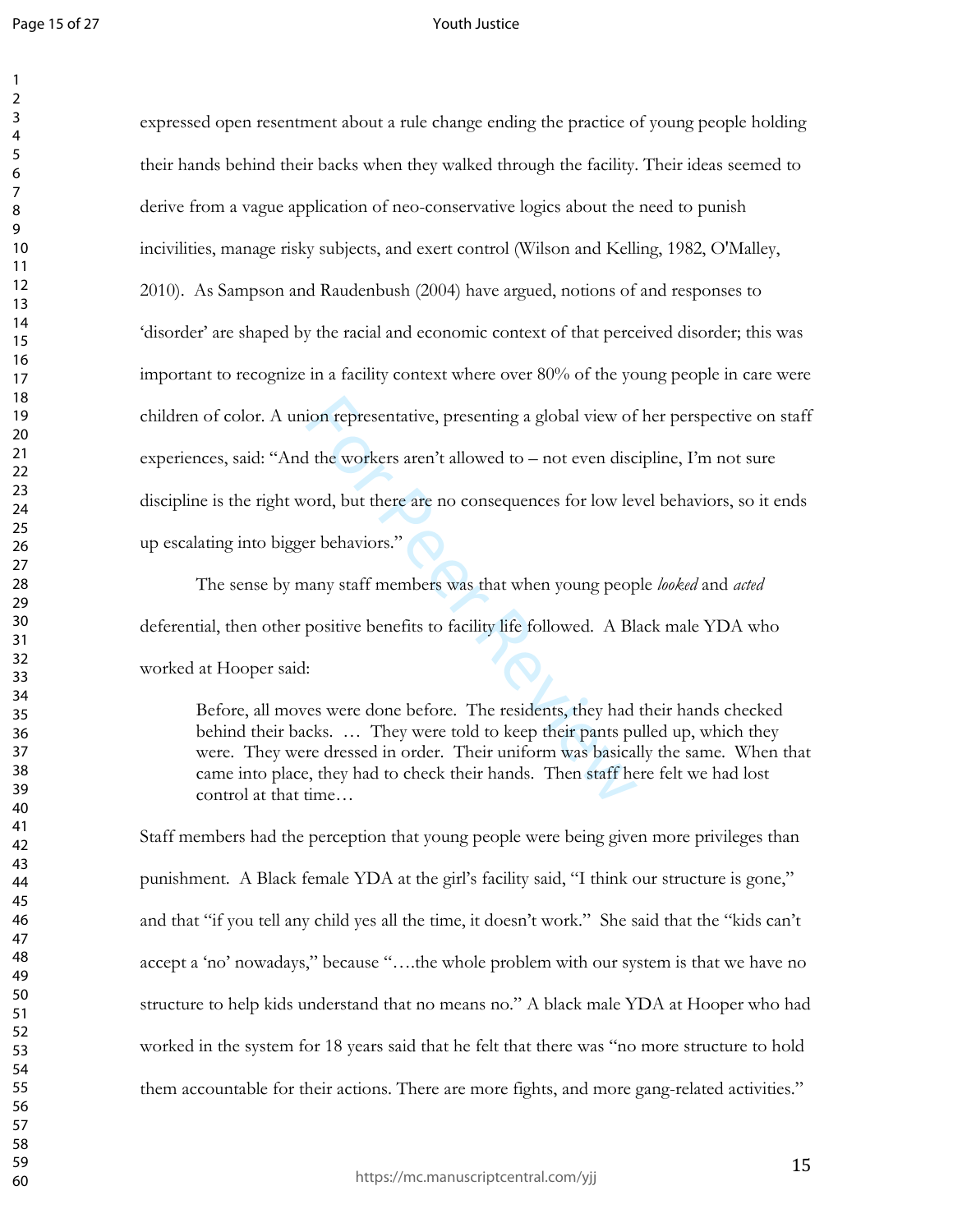He said that out of a class of 15 students, "I'm lucky if I have six of them do work." He pointed to what he felt was an unenforced prohibition on trading soaps and other commissary items in the facilities that previously would have resulted in a disciplinary write up or a loss of privileges, a failure to advance in the behavioral change system, and could even have an impact on a young person's time in custody.

#### *Trauma-informed care*

Trauma-informed care seeped its way into fact<br>gh gossip about its impending arrival. The sta<br>s focused on understanding not only the traum<br>o the system, but also that of the staff that wor<br>it trauma-informed care has been In the broader policy advocacy arena, a new discourse of 'trauma' started emerging (Branson et al., 2017). Trauma-informed care seeped its way into facility life, not necessarily as a practice, but through gossip about its impending arrival. The state adopted an approach to treatment which was focused on understanding not only the trauma that young people brought with them into the system, but also that of the staff that worked with them (Bloom, 2005).

The concept of trauma-informed care has been aimed at everything from staff practices, to institutional techniques, interventions, services, hardware and approaches. Linked to 'gender-responsive' care, these approaches aim to address individual *needs* that result from their experiences. Yet, some scholars have raised questions about the difficulties inherent in meeting individual needs in environments that are inherently devoted to security and containment (Kruttschnitt, 2016). As Hannah-Moffat (2006) argues, penal regimes increasingly tend to fuse ideas about 'risk' with those of 'need' in ways that serve the goals and interests of those regimes. Trauma-informed programs target 'needs' in criminalized young people, often identifying the trauma as the *cause* of their offending.

Residential juvenile facilities have arguably always fused risk and need, but the staff members who contested the introduction of trauma-informed practices revealed some of the ways that these practices forced them to understand young people's biographies – and the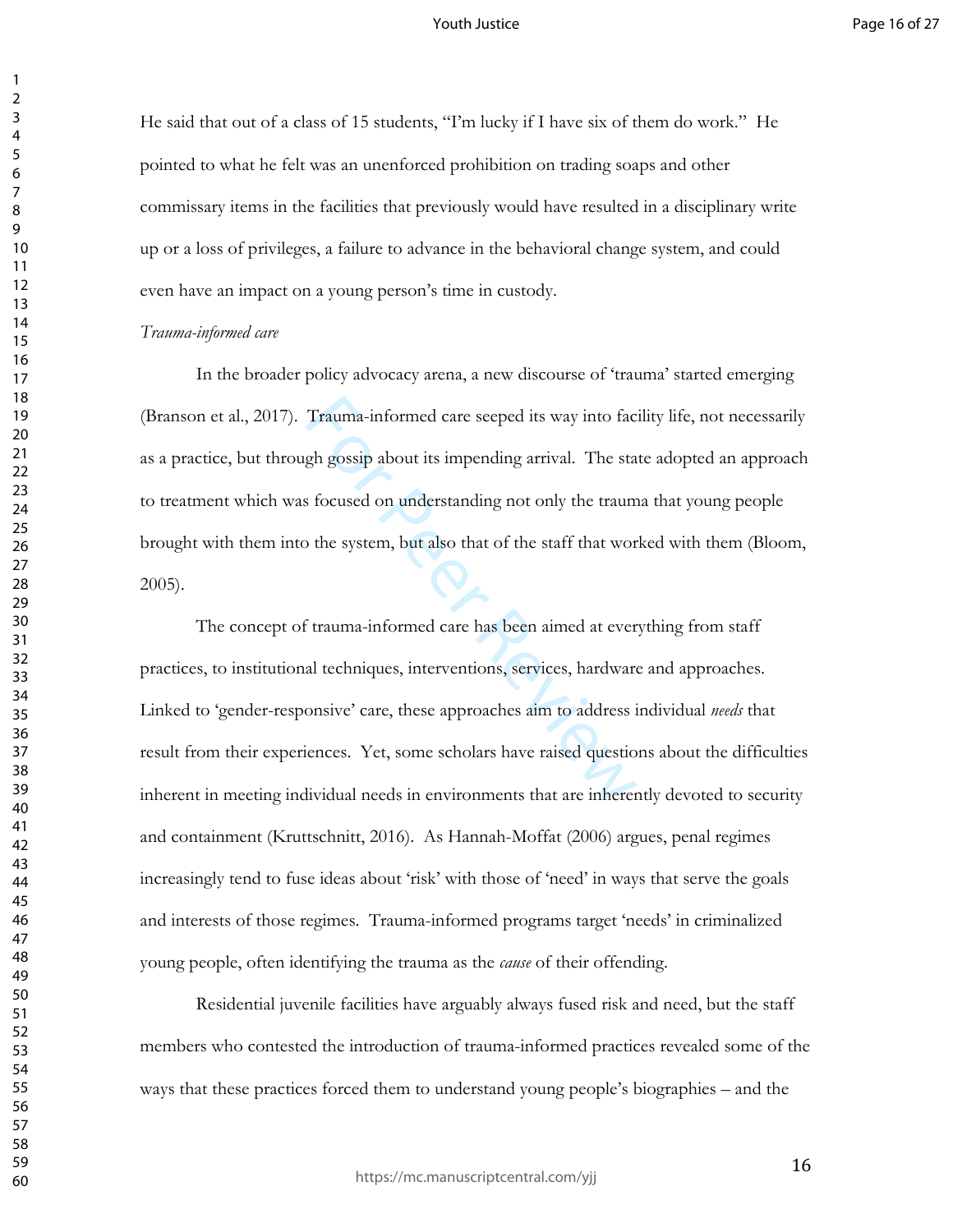Page 17 of 27

## Youth Justice

days when he said he could ask a resident to p<br>hen they could make educational progress whi<br>followed the directives of teachers. Now, he sa<br>e a number of other staff members, that the ne<br>young people to be disrespectful to complex terrain of their emotional lives--in ways that were sometimes unsettling for them. This suggests that in previous regimes, the *denial* or obfuscation of young people's pasts allowed staff members to focus their jobs overwhelmingly on their present manifestations of 'risk.' A white male frontline staff member at Edgewood, who had been working in the system for 34 years at a set of small rural facilities, some of which had been closed, bemoaned what he saw as this more individualized approach to young people. He said "I understand that these kids are traumatized, but we are treating kids 'good' here." He spoke nostalgically about the days when he said he could ask a resident to pull their pants up, and they would do so, or when they could make educational progress while they were in the facilities, because they followed the directives of teachers. Now, he said, it is just "crowd control." Implying, like a number of other staff members, that the new approach to treatment empowered young people to be disrespectful to staff members through the acknowledgement of their histories of suffering, he said that "no one deserves to be spat at." Suggesting that the young people in past regimes were more deferential, he said "the kids used to say 'thank you sir, thank you ma'am.'" Yet, he said "everything is harder now,' because 'they've got a strange sense of morals." The staff members suggest here that their loss of control is related to their struggle to balance their efforts at behavioral control with that of emotion management; they alluded to a putatively simpler time, when asking young people to pull up their pants translated into institutional order and control.

Staff members themselves also grappled with their own relationships to trauma and risk, which may have compounded their reaction to—and denial of—the issue of young people's trauma. Staff member exposure to violence and injury on the job, anxiety and instability about facility closures, performance-based management culture, and the thoughoften unspoken 'riskiness' inherent in building and developing attachments to young people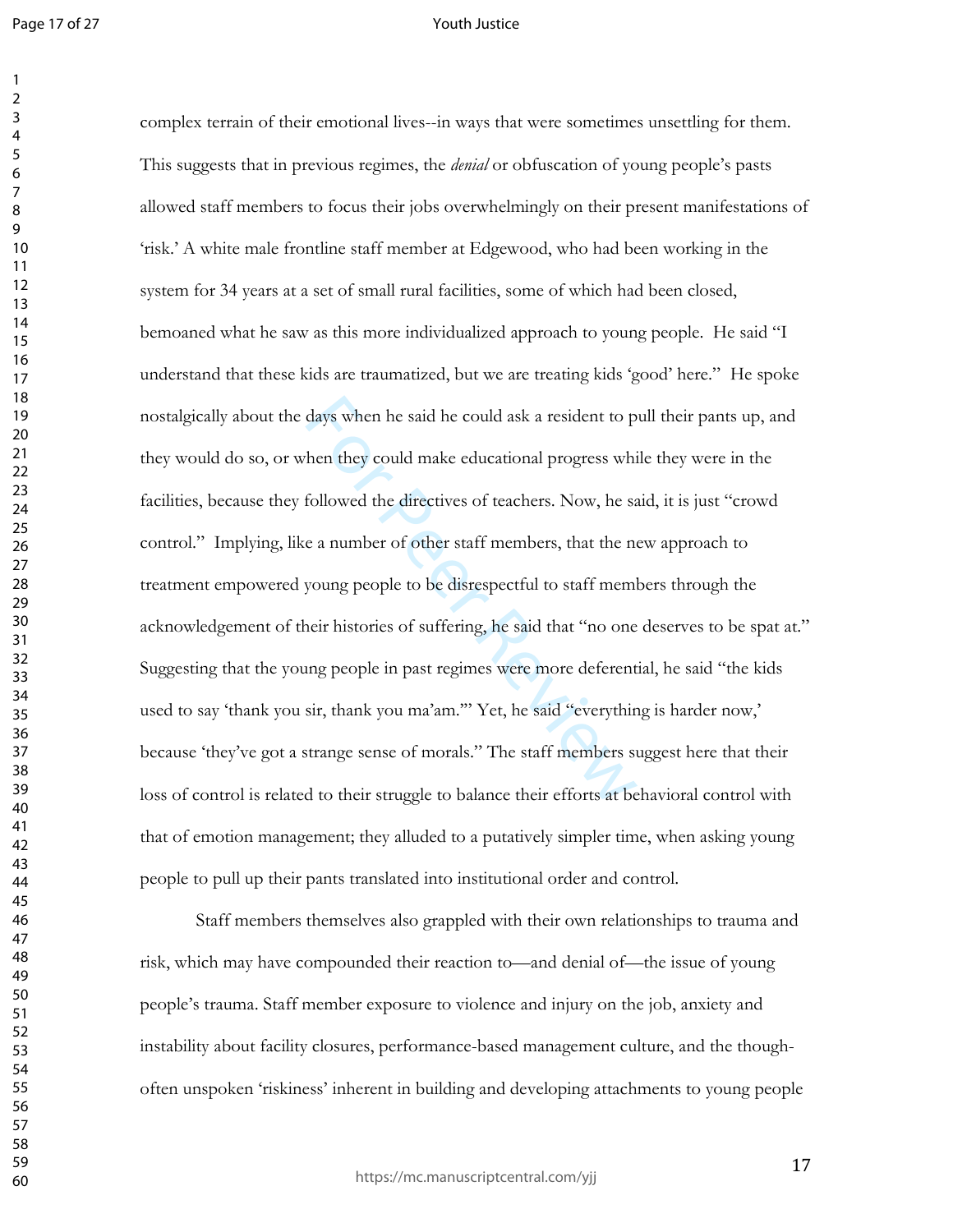that would not be long-lasting, due to the prohibitions on contact with young people after they left facility life. Some staff felt that their 'needs' were displaced by an attention to the young people's needs. They felt that their decision to enter into work that involved its own exposure to violence and injury was a risk that they were to assume, not the state.

r 2009 and April 2013, eight out of eleven of the of staff assaults.<sup>ii</sup> Data is also collected about hat they feared for their safety in the previous even out of the eleven facilities, there was a der The facility that re Many staff members perceived that the facilities had gotten more violent as a result of the reforms. Performance Based Standards data was collected from juvenile residential facilities about assaults on staff per 100 days of confinement. In a comparison between data collected from October 2009 and April 2013, eight out of eleven of those facilities saw an increase in the number of staff assaults.<sup>ii</sup> Data is also collected about the percentage of staff members who report that they feared for their safety in the previous six months. This data is more equivocal; in seven out of the eleven facilities, there was a decline in the number of staff who felt unsafe. The facility that reported a significant increase (of approximately 23 percent of the staff feeling unsafe to 63 percent of the staff) is one that made the shift from being a bootcamp facility to a traditional residential treatment facility. That facility also faced a significant number of layoffs in 2011. Another facility that faced a significant increase in the number of staff feeling unsafe experienced an influx of youth who had significant mental health issues and were considered to be "hard to place," and staff there also felt uncertain about the future of the facility.

In the facilities, a considerable number of staff were called out on overtime during the reforms. In 2010, New York spent \$14 million on staff overtime at OCFS, a significant rise from previous years (Wurtmann, 2012). During the state fiscal crises of the 1970s, in which a similar period of deinstitutionalization occurred in juvenile facilities, states saw a similar rise in the use of overtime in correctional institutions (Wynne, 1978). Staff cited several causes for this (over)use of overtime. Some spoke about their perception that more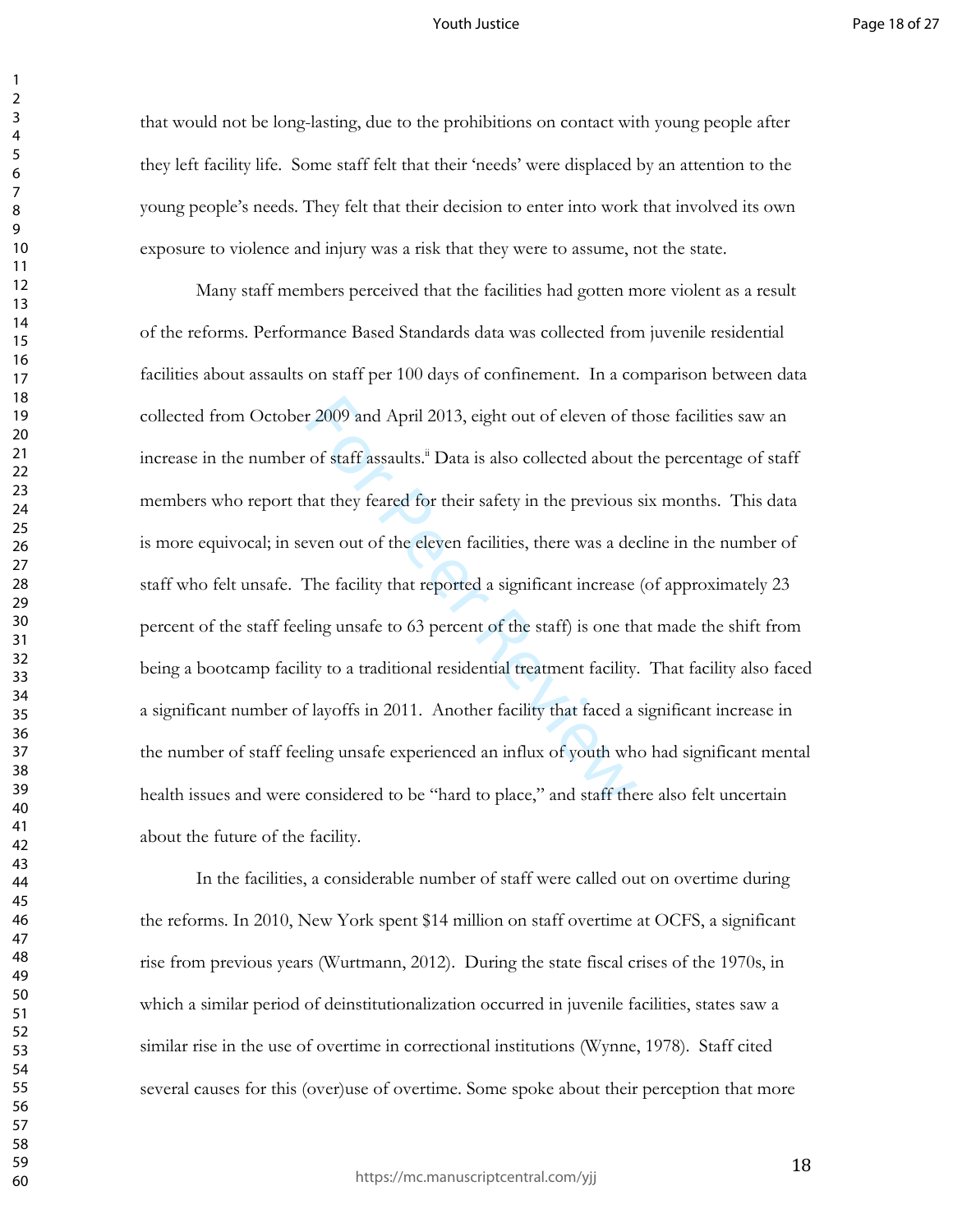Page 19 of 27

## Youth Justice

staff were injured on the job as a result of the lack of 'structure' and the rise in violence in the facilities. However, others commented on the use of overtime as a 'foot dragging' strategy that some staff members engaged in -- tired and frustrated by the work, they would call in sick even if they were not sick.

tions notes that "uncertainty and instability in<br>ns of the workers within it" (Hirschorn, 1988).<br>ity next door to theirs being closed, and were f<br>lock, and a number of staff members expresse<br>the process of facility closure Every facility reported a drop in the number of youth feeling unsafe in the previous six months, and in some cases, a quite substantial drop. This discrepancy between staff and youth perceptions of safety may reveal the impact of the reforms on these perceptions. A key scholar of organizations notes that "uncertainty and instability in an organization may be affected by the emotions of the workers within it" (Hirschorn, 1988). At Edgewood, staff had witnessed the facility next door to theirs being closed, and were fearful that their facility was on the chopping block, and a number of staff members expressed anxiety about the lack of transparency about the process of facility closures. At Hooper, a facility that was less likely to close because of its size and the population of young people it served (young people charged as adults), the staff expressed some anxiety about the shifting terrain of broader reform policies, such as a proposal to raise the age of criminal responsibility in the state, which they felt might shift the population of young people under their control, or the possibility that newer staff would be coming into the facility from those that had closed.

A Black male YDA at Hooper who had worked at the system for almost twenty years, referring to his fellow staff, said "A lot of them, seeing it on their face, they feel unsafe because they don't know what's going to happen, if they going to be supported if something does happen. It's the same thing with the residents. A lot of residents don't even feel safe. That's why the whole uproars come up a lot. They do it to get attention."

As notions of 'violence' were unpacked, it seemed that the *threat* of incivility and violence felt grave to staff. The Assistant Director of Edgewood, a white man who had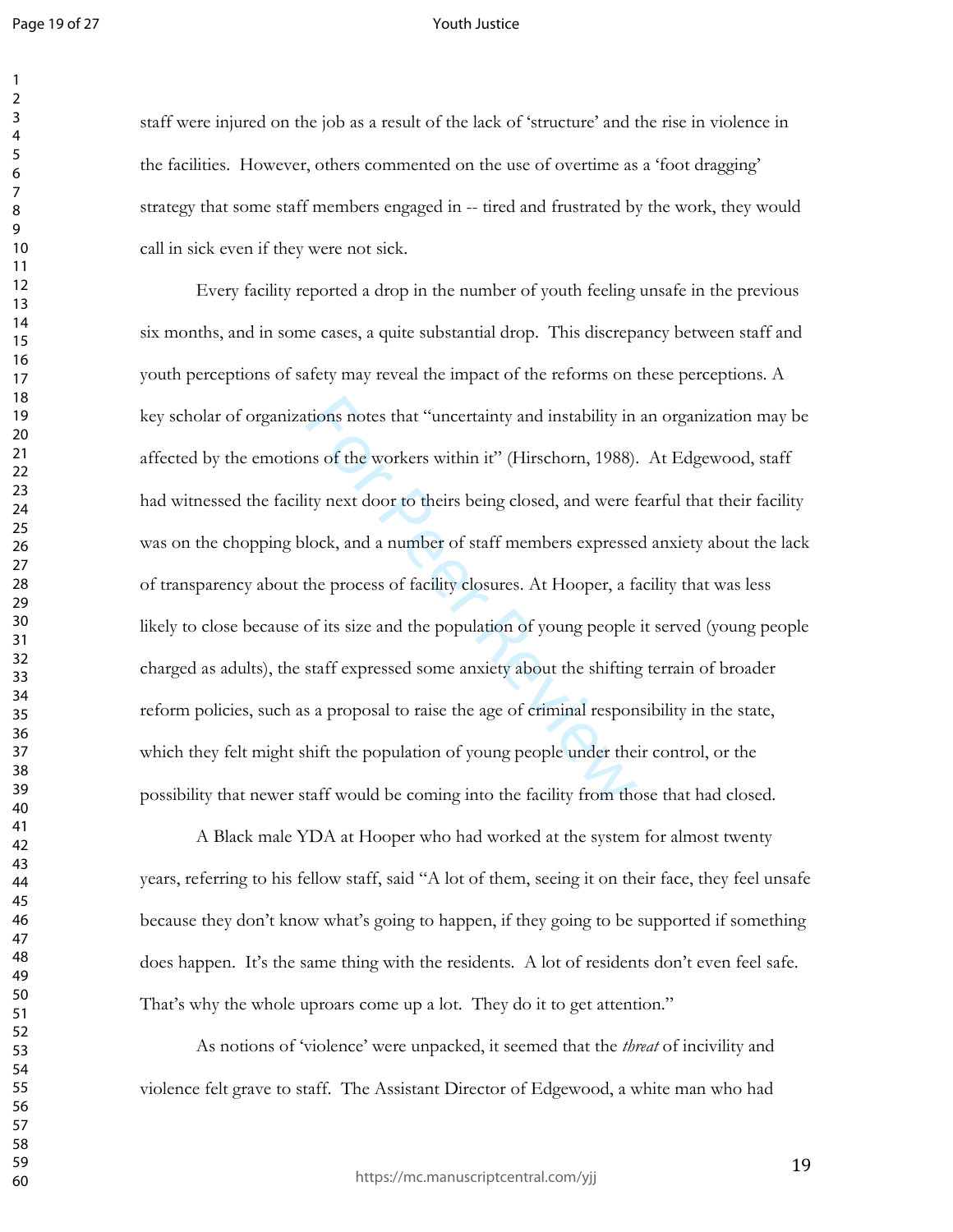Sim (2010) has pointed to the ways that 'state<br>elps to legitimate the state power used against<br>s that prison officers themselves get recruited if<br>t, the individual officer who goes awry is puni<br>r and violence is maintained worked in the system for over 25 years, said that he felt that his staff had faced a "barrage of abuse and disrespect" from the kids, and that it was "incessant," "non-stop," and "rampant." In fact, the staff members struggled to manage in ways that many parents of teenagers struggle with the emotional landscape of adolescent resistance to adult restrictions and boundaries in their lives. Yet this 'disrespect' exists within a context in which the young people's actions are viewed within a lens of criminality, not immaturity. It is in this context, then, that staff arguably struggle to view young people as traumatized, and instead see their violence as innate. Joe Sim (2010) has pointed to the ways that 'state talk' of the violence of the so-called deviant helps to legitimate the state power used against them, particularly in confinement; he argues that prison officers themselves get recruited into this project of state violence. In this context, the individual officer who goes awry is punished, but the existing structure of state power and violence is maintained.

# *Contradictions and Counternarratives*

Staff endorsements of punitiveness were not always matched by expressions of harsh brutality and control. Instead, they struggled to manage their ideas about the inability of the system to 'change.' For as much as they narrated a view of young people as largely incorrigible and in need of control, many facility staff members also grew very attached to them. They helped them apply to jobs and to college, they started book clubs, helped them with their homework, and would often joke and chat with them (see also Author, 2018). There were a number of staff who fell into this space; on the one hand, they expressed solidarity with other frontline staff members who felt that the system had gotten 'worse,' as had the young people, but on the other hand, they expressed a strong level of investment in the young people under the their care. Indeed, some of the staff members who expressed the strongest narratives of responsibility and bootstrapping also engaged in highly 'caring'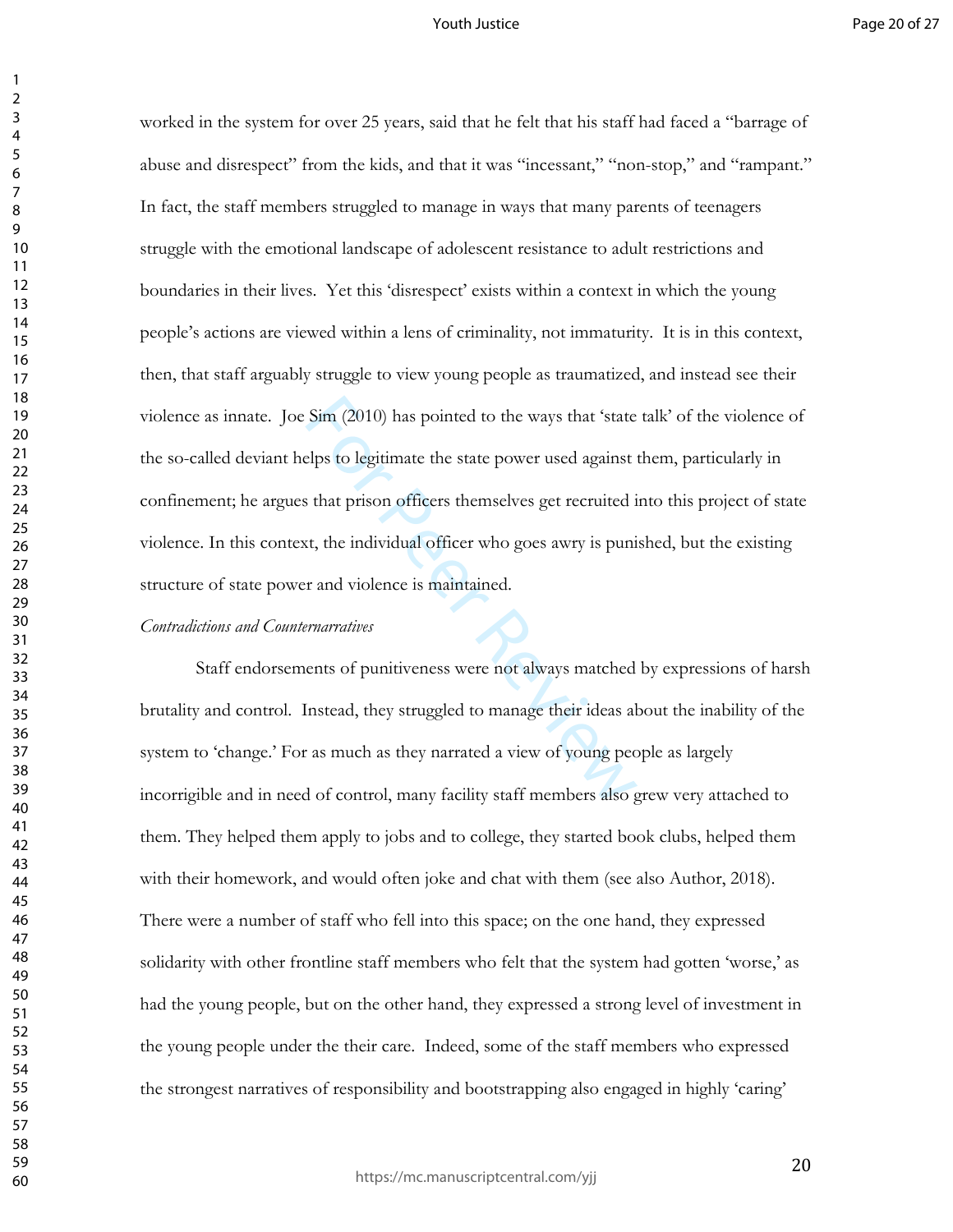Page 21 of 27

## Youth Justice

work towards young people, encouraging them with their school work and emphasizing their strengths. In a context where more than 50% of the line staff in the facilities were Black and Latino (Source: OCFS data request), and 81% of the young people in the facilities in 2008 were Black and Latino (OCFS, 2008), these notions about uplift may have also been shaped by the staff members' own experiences of finding success in the face of strong barriers to social mobility (see also Watkins-Hayes, 2009b).

#### *Discussion*

ocused on staff perspectives on facility life in t<br>
thin the facilities, aimed at making them more<br>
thappen *outside* of the facilities, engaged in a b<br>
The data in this article focuses on staff percep<br>
ns. These perceptio This research focused on staff perspectives on facility life in the context of reforms that happened both *within* the facilities, aimed at making them more 'therapeutic' and less punitive, and those that happen *outside* of the facilities, engaged in a broader effort at deinstitutionalization. The data in this article focuses on staff perceptions of order in the context of these reforms. These perceptions to some extent reflect some enduring assumptions about the incorrigibility and criminality of criminalized children (Garland, 1985, Grasso, 2017). They also reflect the difficulty with which facility staff members assimilate new conceptualizations of young people's offending in contexts where the very nature of their work is and has been reliant on a certain *denial* of young people's early suffering, and a focus on the present manifestations of their pain. For many of the staff members had started working in the system in the 1990s, and the average tenure of the workers I interviewed was 17 years (the agency-wide average was 15 years). Thus, they had worked in a system that had spanned a number of 'reformers', and thus relied upon what they felt was a strategy of punishment that 'worked' through the reforms, which was largely one that centered behavioral control as punishment. Appeals to this 'common sense' of punishment remain a powerful tool in the arsenal of resistance to penal change (Phelps, 2016).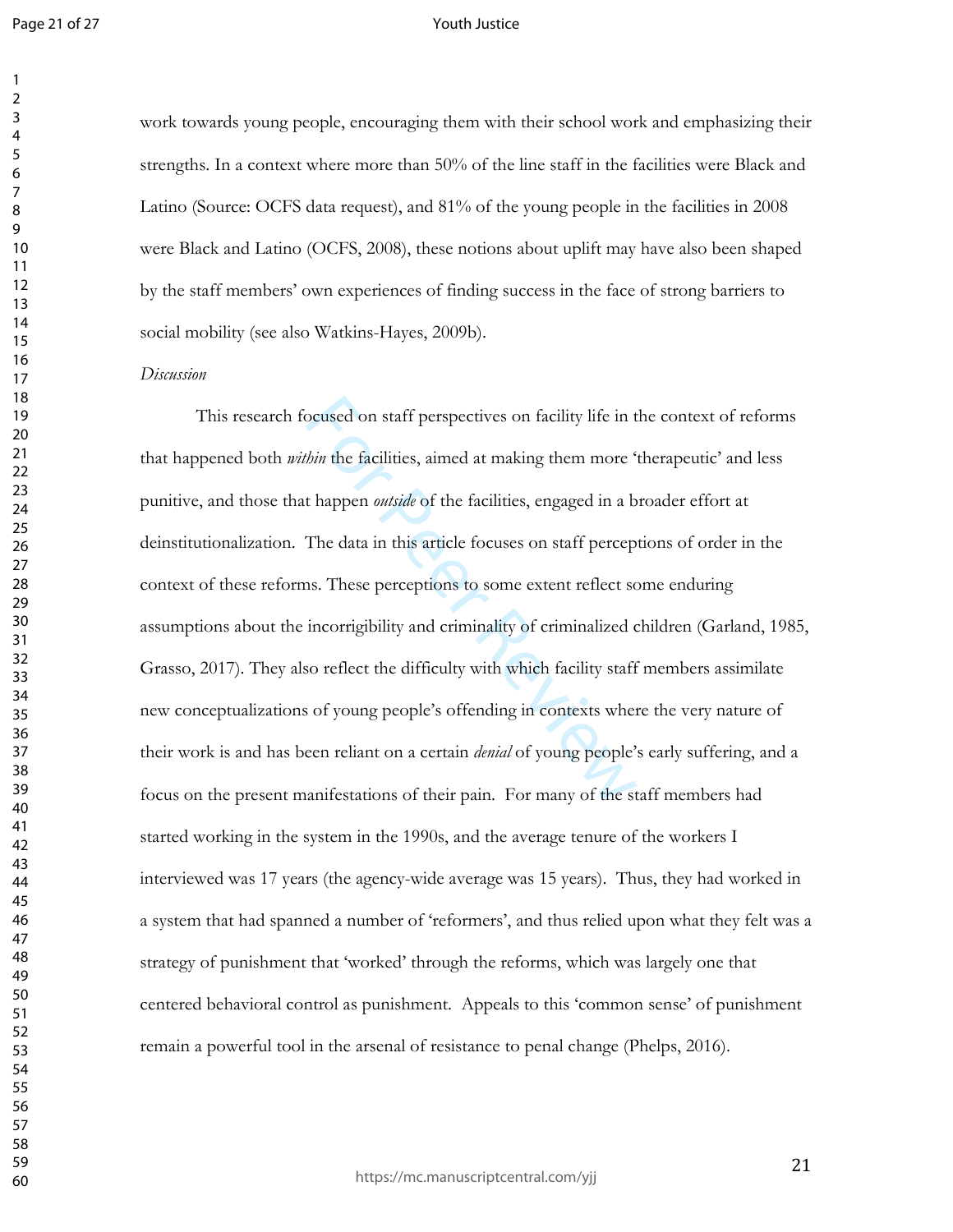Staff responses to the changes to the restraints policies highlighted the persistence of ideas about the efficacy of physical and instrumental forms of punishment in the life of a juvenile facility. Although a number of staff spoke about their dislike of engaging in physical restraints, and their susceptibility to injury during the process, a number of them nonetheless embraced the idea that physical restraints 'work' to control young people under their care. The staff members' responses to the reductions in the use of restraints points to the persistence of ideas about disciplinary control; their sense that they might be losing 'control' over the young people (as opposed to their reflections on the safety of young people) suggest that the practices themselves had *always* been viewed within the context of penal management, as opposed to youth safety.

(as opposed to their reflections on the safety c<br>es themselves had *always* been viewed within tl<br>ed to youth safety.<br>about the role of reforms in leading to the dee<br>iviolence also revealed the complexity of refor<br>ties mor Staff narratives about the role of reforms in leading to the decline of safety in the facilities and the rise of violence also revealed the complexity of reforms that were posed as an effort to make facilities more therapeutic. These narratives by staff of a descent into violence also existed in previous periods of decarceration and reform in New York State, and have emerged in other states. Although on their surface, the staff critiques of the reforms are suggestive of their embrace of positivist, essentializing conceptions of youth crime and criminality, these perceptions may also reflect the difficulties juvenile facility staff face when they work in environments where the very meaning and purpose of that work comes into question via the reforms. For it may be that the reforms challenge the guiding assumptions and rationalities that staff members had to embrace to make their own work – and their sense of agency and control in that work – 'common sense.' As they are asked to grapple with the *emotional* lives of young people, when they were previously ask to focus on their *behavioral* control, staff members contest reforms. In a political economy where their jobs become the terrain for austerity measures, they then assert their expertise and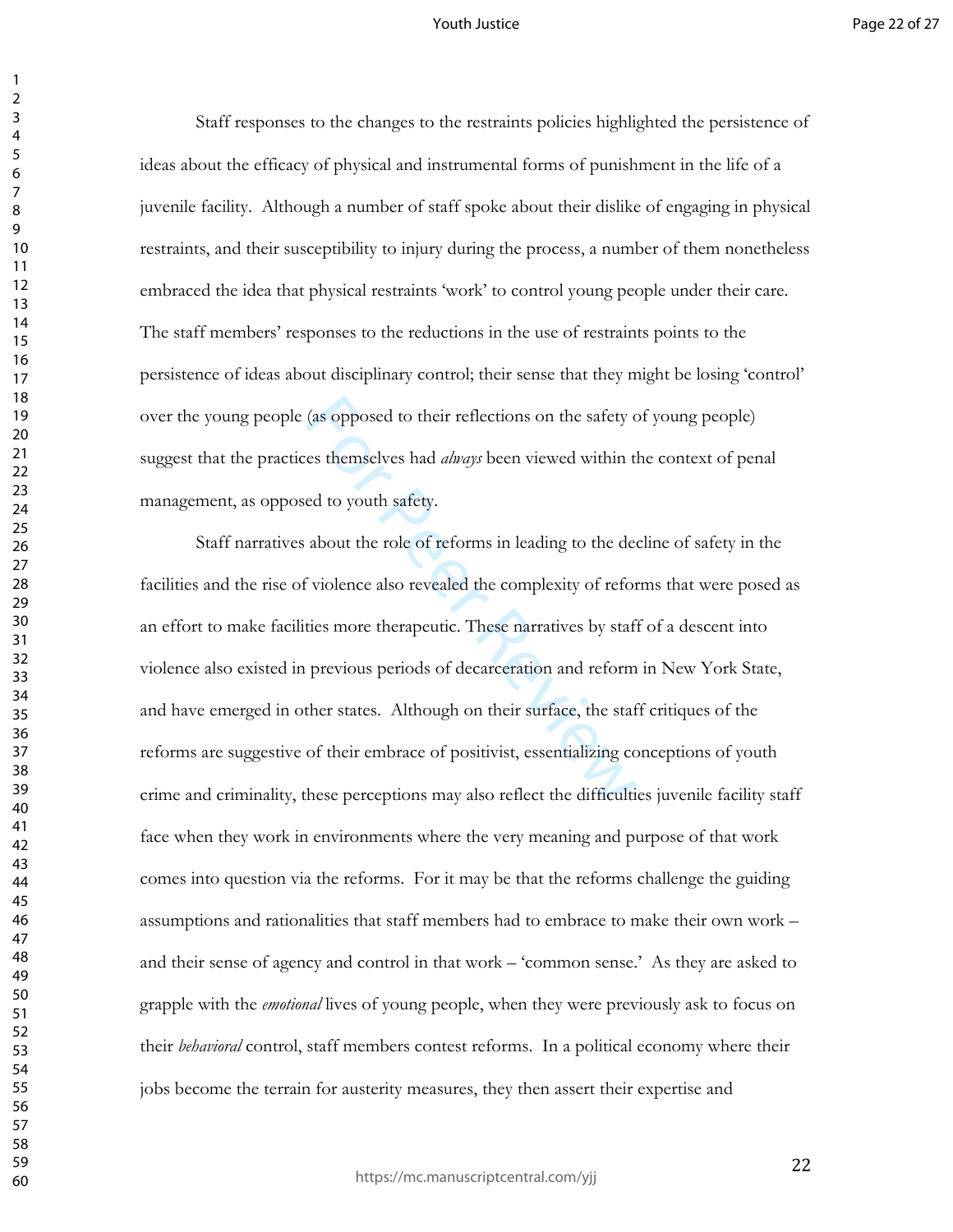#### Youth Justice

experience, as well as appeal to ideas about the necessity of custody and control, as an effort to protect themselves and their jobs.

For Peer Review **REFERENCES** 

- Abrams, L. (2013) Juvenile Justice at a Crossroads: Science, Evidence, and Twenty-First Century Reform. *Social Service Review,* vol 87, no 4, pp 725-752.
- Abrams, L. & Anderson-Nathe, B. (2013) *Compassionate Confinement: A Year in the Life of Unit C,* New Brunswick, New Jersey: Rutgers University Press.
- Anich, M. (2009). Tryon employees receive pink slips. *The Leader-Herald*.
- Armstrong, S. (2002) Punishing not-for-profit: Implications of nonprofit privatization in juvenile punishment. *Punishment & Society*, vol 4, no 3, pp 345-368.
- Barker, V. (2009) *The Politics of Imprisonment: How the Democratic Process Shapes the Way America Punishes Offenders,* New York: Oxford University Press.
- Bernard, T. & Kurlychek, M. (2010) *The Cycle of Juvenile Justice,* New York: Oxford Universty Press.
- Blau, P. & Scott, W. R. (1962) *Formal Organizations: A Comparative Approach,* Palo Alto: Stanford University Press.
- Bloom, S. (2005) The Sanctuary Model of Organizational Change for Children's Residential Treatment. *Therapeutic Community: The International Journal for Therapeutic and Supportive Organizations,* vol 26, no 1, pp 65-81.
- Bottcher, J. & Ezell, M. (2005) Examining the Effectiveness of Boot Camps: A Randomized Experiment with a Long-Term Follow Up. *Journal of Research in Crime and Delinquency,* vol 42, no 3, pp 309-332.
- Branson, C. E., Baetz, C. L., Horwitz, S. M. & Hoagwood, K. E. (2017) Trauma-informed juvenile justice systems: A systematic review of definitions and core components. *Psychological Trauma: Theory, Research, Practice, and Policy,* vol 9, no 6, pp 635-646.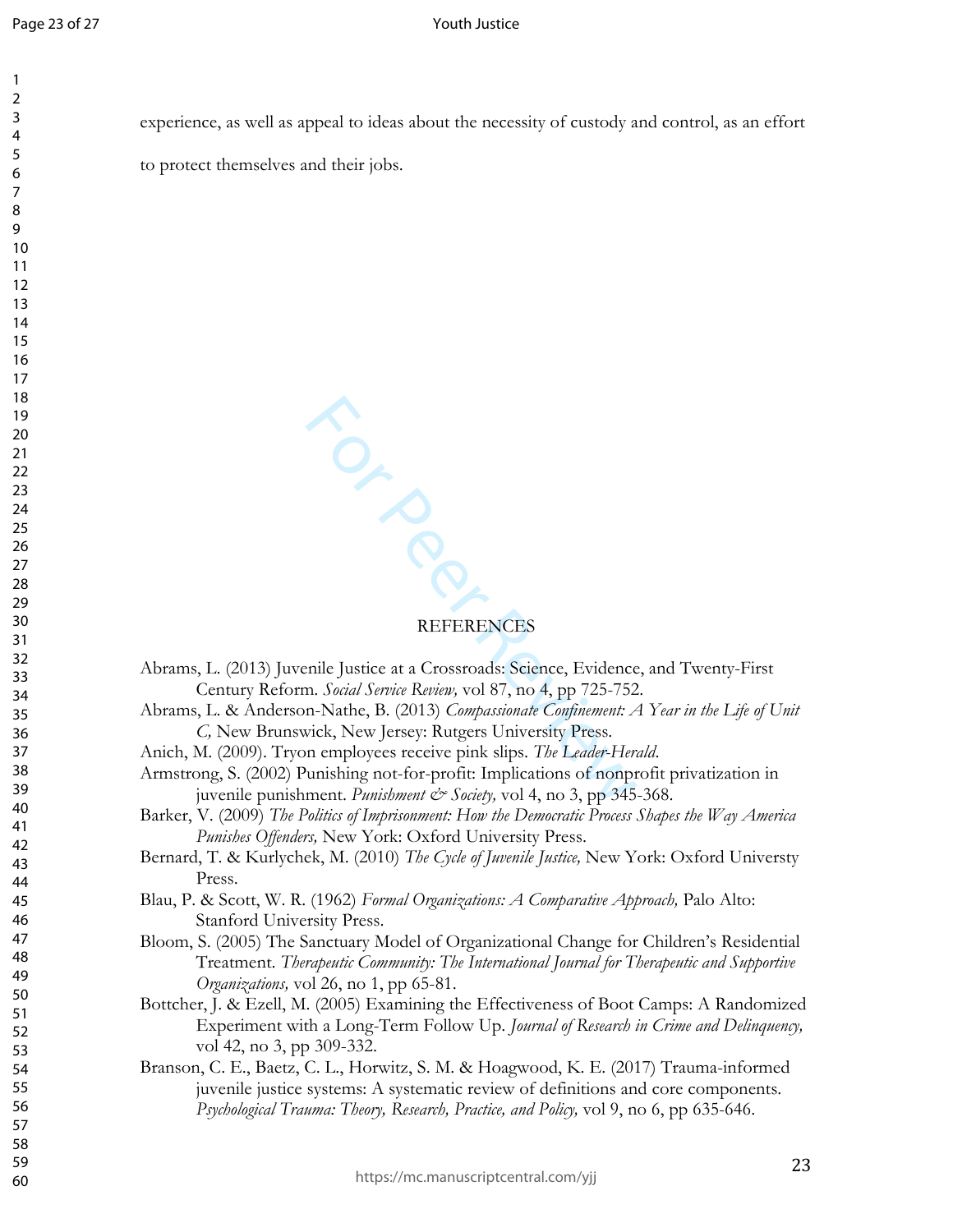Butts, J. & Evans, D. N. 2011. Resolution, Reinvestment, and Realignment: Three Strategies for Changing Juvenile Justice. New York: John Jay College of Criminal Justice. Castellani, P. (2005) *From Snake Pits To Cash Cows: Politics and Public Institutions in New York,* 

| Cate, S. (2016) Devolution, not decarceration: The limits of juvenile justice reform in Texas.                                                                                                                                                                                    |
|-----------------------------------------------------------------------------------------------------------------------------------------------------------------------------------------------------------------------------------------------------------------------------------|
| Punishment & Society, vol 18, no 5, pp 578-609.                                                                                                                                                                                                                                   |
| Cheliotis, L. (2006) How iron is the iron cage of new penology? The role of human agency in<br>the implementatino of criminal justice policy. Punishment and Society, vol 8, no 3, pp<br>313-40.                                                                                  |
| Cooperrider, D. L. & Whitney, D. (2007). Appreciative Inquiry: A positive revolution in                                                                                                                                                                                           |
| change, in Holman, P. & Devane, T. (eds.) The Change Handbook. Berrett-Koehler<br>Publishers.                                                                                                                                                                                     |
| Crawley, E. (2004) Doing Prison Work: The Public and Private Lives of Prison Officers, Devon:<br>Willan Publishing.                                                                                                                                                               |
| DeMasi, M. & Boyd, D. 2007. Behavior Support and Management: Coordinated Standards<br>for Children's Systems of Care. Rensselaer, New York: Council on Children and<br>Families.                                                                                                  |
| Dowden, C. & Tellier, C. (2004) Predicting work-related stress in correctional officers: A<br>meta-analysis. Journal of Criminal Justice, vol 32, no 31-47.                                                                                                                       |
| Dunkel, F. (2015). Juvenile Justice and Crime Policy in Europe, in Zimring, F., Langer, M. &<br>Tanenhaus, D. (eds.) Juvenile Justice in a Global Perspective. New York: NYU Press.<br>Fader, J. (2008). Inside and Out: Community Reentry, Continuity and Change Among Formerly- |
| Incarcerated Urban Youth. Ph.D., University of Pennsylvania.                                                                                                                                                                                                                      |
| Ference, S. (2008). OCFS wants to close underutilized youth facilities. News 10 Now.                                                                                                                                                                                              |
| Garland, D. (1985) The Criminal and his Science: A Critical Account of the Formation of                                                                                                                                                                                           |
| Criminology at the End of the Nineteenth Century. The British Journal of Criminology,<br>vol 25, no 2, pp 109-137.                                                                                                                                                                |
| Garland, D. (2013) Penality and the Penal State. Criminology, vol 51, no 3, pp 475-517.                                                                                                                                                                                           |
| Gatti, U., Tremblay, R. E. & Vitaro, F. (2009) Iatrogenic effect of juvenile justice. The Journal<br>of Child Psychology and Psychiatry, vol 50, no 8, pp 991-998.                                                                                                                |
| Goodman, P., Page, J. & Phelps, M. (2017) Breaking the Pendulum: The Long Struggle Over<br>Criminal Justice, New York: Oxford University Press.                                                                                                                                   |
| Gottschalk, M. (2010) Cell blocks & red ink: mass incarceration, the great recession & penal<br>reform. Daedalus, vol, no Summer, pp 62-73.                                                                                                                                       |
| Government Accountability Office 2009. Seclusions and Restraints: Selected Cases of Death<br>and Abuse at Public and Private Schools and Treatment Centers. Washington DC:<br>United States Government Accountability Office.                                                     |
| Grasso, A. (2017) Broken Beyond Repair: Rehabilitative Penology and American Political<br>Development. Political Research Quarterly, vol 70, no 2, pp.                                                                                                                            |
| Gray, P. (2013) Assemblages of penal governance, social justice and youth partnerships.<br>Theoretical Criminology, vol 17, no 4, pp 517-534.                                                                                                                                     |
| Hannah-Moffat, K. (2006) Pandora's Box: Risk/Need and Gender-Responsive Corrections.<br>Criminology & Public Policy, vol 5, no 1, pp 183-192.                                                                                                                                     |
| Harcourt, B. 2014. The Systems Fallacy: From Operations Research to Contemporary Cost-<br>Benefit Analysis: The Perils of Systems Analysis, Past and Present. Harvard Law<br>School Criminal Justice Roundtable. Cambridge, MA.                                                   |
| Hirschorn, L. (1988) The Workplace Within: Psychodynamics of Organizational Life, Cambridge,<br>Massachusetts: The MIT Press.                                                                                                                                                     |
| 24<br>https://mc.manuscriptcentral.com/yjj                                                                                                                                                                                                                                        |
|                                                                                                                                                                                                                                                                                   |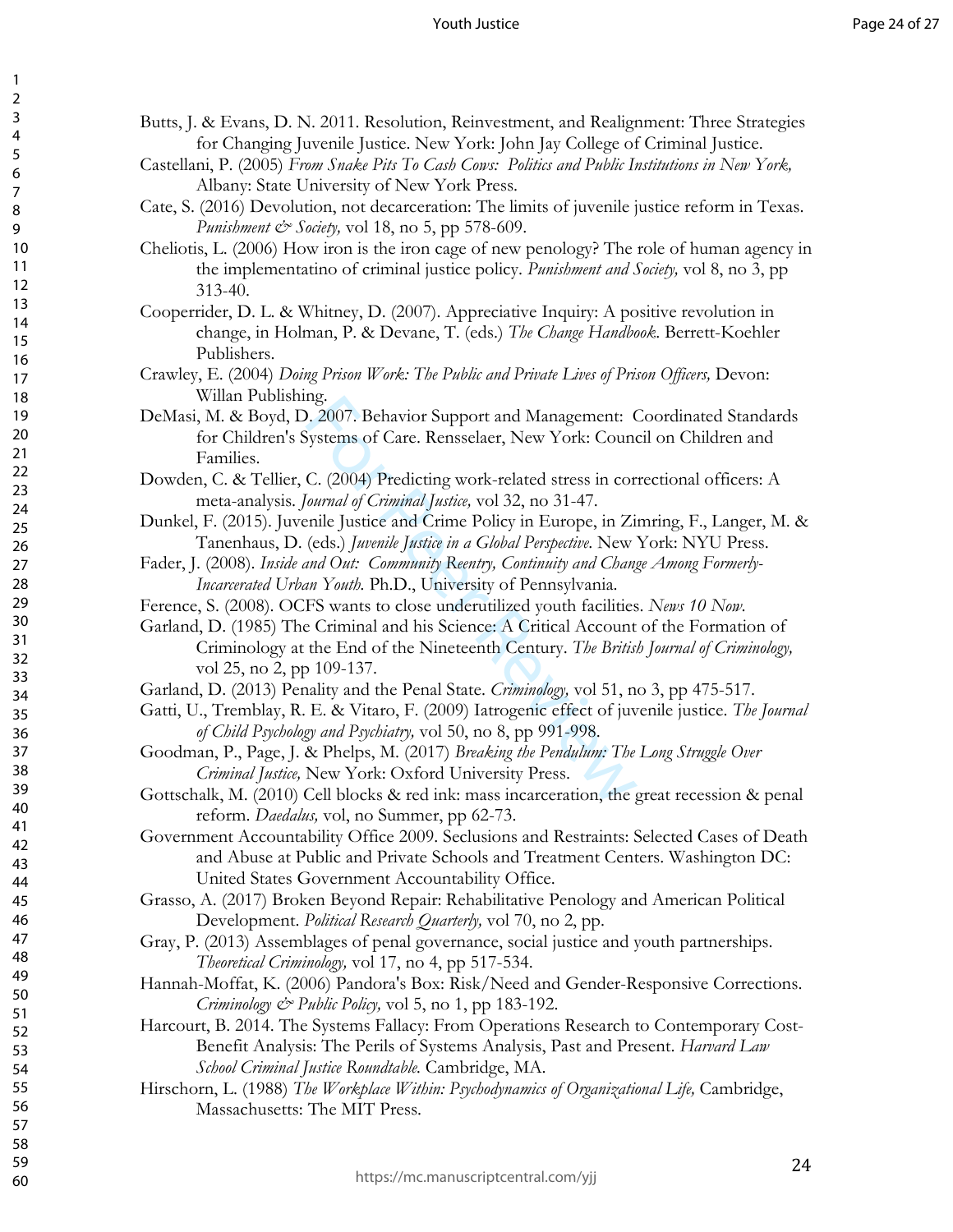#### Youth Justice

| 1        |                                                                                                                           |
|----------|---------------------------------------------------------------------------------------------------------------------------|
| 2<br>3   |                                                                                                                           |
| 4        | Horowitz, J. & Carlock, A. 2017. Juvenile Commitment Rate Falls by Half Nationally in 10<br>Years. Pew Charitable Trusts. |
| 5        |                                                                                                                           |
| 6        | Inderbitzen, M. (2006) Guardians of the State's Problem Children. The Prison Journal, vol 86,                             |
| 7        | no 4, pp 431-451.                                                                                                         |
| 8        | Kelly, L. & Armitage, V. (2014) Diverse Diversions: Youth Justice Reform, Localized                                       |
| 9        | Practices, and a 'New Interventionist Diversion'? Youth Justice, vol, no.                                                 |
| 10<br>11 | King, D. (2010). 'Culture of Violence' Plagues New York's Juvenile Prisons. Gotham Gazette.                               |
| 12       | King, R. S., Mauer, M. & Huling, T. 2003. Big Prisons, Small Towns: Prison Economics in                                   |
| 13       | Rural America. Washington, DC: The Sentencing Project.                                                                    |
| 14       | Kruttschnitt, C. (2016) THE POLITICS, AND PLACE, OF GENDER IN RESEARCH                                                    |
| 15       | ON CRIME*. Criminology, vol 54, no 1, pp 8-29.                                                                            |
| 16       | Lacey, N. & Soskice, D. (2015) Crime, punishment and segregation in the United States: The                                |
| 17       | paradox of local democracy. Punishment & Society, vol 17, no 4, pp 454-481.                                               |
| 18       | Larson, K. & Carvente, H. 2017. Juvenile Justice Systems Still Grappling with the Legacy of                               |
| 19       | the "Superpredator" Myth. Think Justice Blog. New York, NY: Vera Institute of                                             |
| 20       | Justice.                                                                                                                  |
| 21<br>22 | Leidner, R. (2010). Work Cultures, in Hall, J., Grindstaff, L. & Lo, M.-C. (eds.) Handbook of                             |
| 23       | Cultural Sociology. New York: Routledge.                                                                                  |
| 24       | Liebling, A. & Arnold, H. (2004) Prisons and Their Moral Performance: A Study of Values, Quality,                         |
| 25       | and Prison Life, Oxford: Oxford University Press.                                                                         |
| 26       | Liebling, A. & Price, D. (2001) The Prison Officer, Leyhill: Prison Service and Waterside Press.                          |
| 27       | Lipsky, M. (1980) Street-Level Bureaucracy: Dilemmas of the Individual in Public Services, New York:                      |
| 28       | Sage.                                                                                                                     |
| 29       | McAvoy, K. (2008). Union blasts state over Tryon cuts. The Leader Herald.                                                 |
| 30       | McCarthy, P., Schiraldi, V. & Shark, M. 2016. The Future of Youth Justice: A Community-                                   |
| 31       | Based Alternative to the                                                                                                  |
| 32<br>33 | Youth Prison Model Cambridge, MA: Executive Session on Community                                                          |
| 34       | Corrections/Harvard Kennedy School.                                                                                       |
| 35       | McGarrell, E. F. (1988) Juvenile Correctional Reform: Two Decades of Policy and Procedural Change,                        |
| 36       | Albany: State University of New York.                                                                                     |
| 37       | Mendel, R. 2010. The Missouri Model: Reinventing the Practice of Rehabilitating Youthful                                  |
| 38       | Offenders. Baltimore: Annie E. Case Foundation.                                                                           |
| 39       | Moore, S. (2009). Missouri System Treats Juvenile Offenders With a Lighter Hand. The New                                  |
| 40       | York Times.                                                                                                               |
| 41       | Morrill, C. & Rudes, D. 2010. How Resistance Matters in Public Bureaucracies: Collective                                  |
| 42       | Moral Identities and the Micro-Politics of Legal and Policy Change among Parole                                           |
| 43<br>44 | Agents, Social Workers, and Teachers. Law and Society Association. Chicago.                                               |
| 45       | Myers, R. (2013) The Biographical and Psychic Consequences of 'Welfare Inaction' for                                      |
| 46       | Young Women in Trouble with the Law. Youth Justice, vol 13, no 3, pp 218-233.                                             |
| 47       | Nagin, D., Cullen, F. Jonson, C. (2009). Imprisonment and Reoffending, in Tonry, M. (ed.)                                 |
| 48       | Crime and Justice: An Annual Review of Research. Chicago: University of Chicago Press.                                    |
| 49       | National Juvenile Justice Network & Texas Public Policy Foundation 2013. The Comeback                                     |
| 50       | States: Reducing youth incarceration in the United States. Washington, DC: National                                       |
| 51       | Juvenile Justice Network,.                                                                                                |
| 52       | New York Times. (2010). Juvenile Injustice. The New York Times.                                                           |
| 53<br>54 | O'Malley, P. (2010) Crime and Risk, London: Sage.                                                                         |
| 55       |                                                                                                                           |
| 56       |                                                                                                                           |
| 57       |                                                                                                                           |
| 58       |                                                                                                                           |
| 59       | 25                                                                                                                        |
| 60       | https://mc.manuscriptcentral.com/yjj                                                                                      |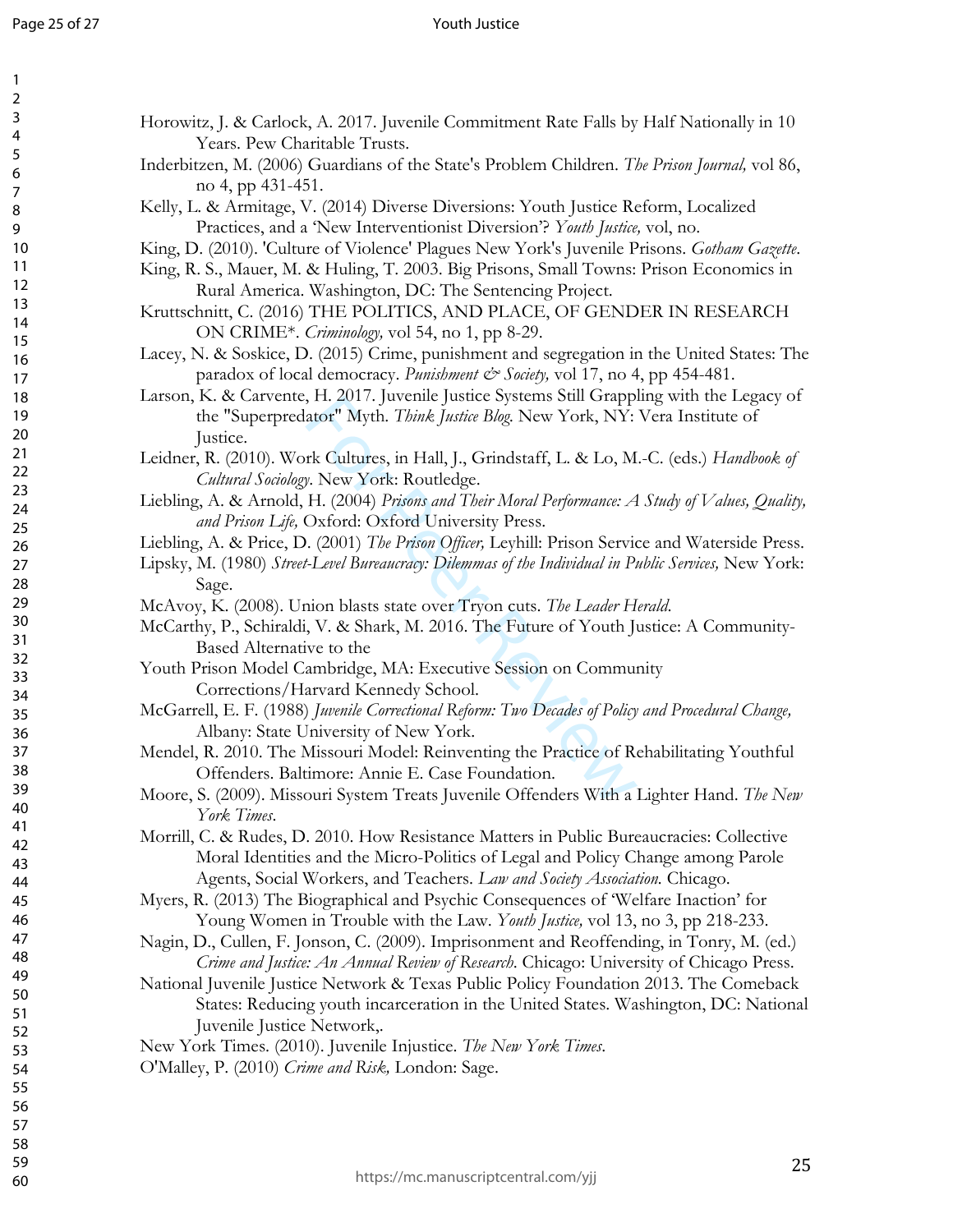| OCFS 2008. 2008 Annual Report: Youth Placed in Custody. Rensselaer, NY: Office of<br>Children and Family Services, Division of Juvenile Justice and Opportunities for |     |
|-----------------------------------------------------------------------------------------------------------------------------------------------------------------------|-----|
| Youth.                                                                                                                                                                |     |
| Office of Children and Family Services 2016. 2016 Annual Report Youth in Care.                                                                                        |     |
| Rensselaer, NY: Office of Children and Family Service, Division of Juvenile Justice                                                                                   |     |
| and Opportunities for Youth.                                                                                                                                          |     |
| Page, J. (2011) The Toughest Beat: Politics, Punishment, and the Prison Officers Union in California,                                                                 |     |
| New York: Oxford University Press.                                                                                                                                    |     |
| Pfaff, J. (2017) Locked In: The True Causes of Mass Incarceration and How to Achieve Real Reform                                                                      |     |
| New York: Basic Books.                                                                                                                                                |     |
| Phelps, M. (2016) Possibilities and Contestation in Twenty-First-Century US Criminal Justice                                                                          |     |
|                                                                                                                                                                       |     |
| Downsizing. Annual Review of Law and Social Science, vol 12, no 153-170.                                                                                              |     |
| Phoenix, J. (2009). Beyond Risk Assessment: The Return of Repressive Welfarism?, in                                                                                   |     |
| Mcneill, F. & Barry, M. (eds.) Youth Offending and Youth Justice. London: Jessica                                                                                     |     |
| Kingsley Publishers.                                                                                                                                                  |     |
| ReadMedia. (2012). CSEA Challenges Close to Home Initiative over Criminal Background                                                                                  |     |
| of Youth. Post Star.                                                                                                                                                  |     |
| Rubin, A. & Phelps, M. S. (2017) Fracturing the penal state: State actors and the role of                                                                             |     |
| conflict in penal change. Theoretical Criminology, vol 21, no 4, pp 422-440.                                                                                          |     |
| Rudes, D. S., Lerch, J. & Taxman, F. S. (2011) Implementing a Reentry Framework at a                                                                                  |     |
| Correctional Facility: Challenges to the Culture. Journal of Offender Rehabilitation, vol                                                                             |     |
| 50, no 8, pp 467-491.                                                                                                                                                 |     |
| Ryan, L. & Schiraldi, V. 2018. Why do we still imprison youth? The Crime Report.                                                                                      |     |
| Sampson, R. J. & Raudenbush, S. W. (2004) Seeing Disorder: Neighborhood Stigma and the                                                                                |     |
| Social Construction of "Broken Windows". Social Psychology Quarterly, vol 67, no 4, pp                                                                                |     |
|                                                                                                                                                                       |     |
| 319-342.                                                                                                                                                              |     |
| Schiraldi, V. (2018). Raising Age to 23: It Works for the Dutch. The Crime Report.                                                                                    |     |
| Sim, J. (2010) Thinking about state violence. Criminal Justice Matters, vol, no 82, pp.                                                                               |     |
| Stuart, F. (2016) Down Out & Under Arrest: Policing and Everyday Life in Skid Row, Chicago:                                                                           |     |
| University of Chicago Press.                                                                                                                                          |     |
| Task Force on Transforming Juvenile Justice 2009. Charting a New Course: A Blueprint for                                                                              |     |
| Transforming Juvenile Justice in New York State. New York: Vera Institute of                                                                                          |     |
| Justice.                                                                                                                                                              |     |
| Thompson, H. A. (2011) Rethinking Working-Class Struggle through the Lens of the                                                                                      |     |
| Carceral State: Toward a Labor History of Inmates and Guards. Labor, vol 8, no 3,                                                                                     |     |
| pp 15-45.                                                                                                                                                             |     |
| Tracy, S. J. (2004) Dialectic, Contradiction, or Double Bind? Analyzing and Theorizing                                                                                |     |
| Employee Reactions to Organizational Tension. Journal of Applied Communication                                                                                        |     |
| Research, vol 32, no 2, pp 119-146.                                                                                                                                   |     |
|                                                                                                                                                                       |     |
| Ward, G. & Kupchik, A. (2008) What Drives Juvenile Probation Officers?: Relating                                                                                      |     |
| Organizational Contexts, Status Characteristics, and Personal Convictions to                                                                                          |     |
| Treatment and Punishment Orientations. Crime & Delinquency, vol 56, no 1, pp 35-69.                                                                                   |     |
| Watkins-Hayes, C. (2009a) The New Welfare Bureaucrats: Entanglements of Race, Class, and Policy                                                                       |     |
| Reform, Chicago: University of Chicago Press.                                                                                                                         |     |
| Watkins-Hayes, C. (2009b) Race-ing the Bootstrap Climb: Black and Latino Bureaucrats in                                                                               |     |
| Post-Reform Welfare Offices. Social Problems, vol 56, no 2, pp 285-310.                                                                                               |     |
| Werth, R. (2017) Individualizing Risk: Moral Judgement, Professional Knowledge and Affect                                                                             |     |
| in Parole Evaluations. The British Journal of Criminology, vol 57, no 4, pp 808-827.                                                                                  |     |
|                                                                                                                                                                       |     |
|                                                                                                                                                                       |     |
|                                                                                                                                                                       | 26. |